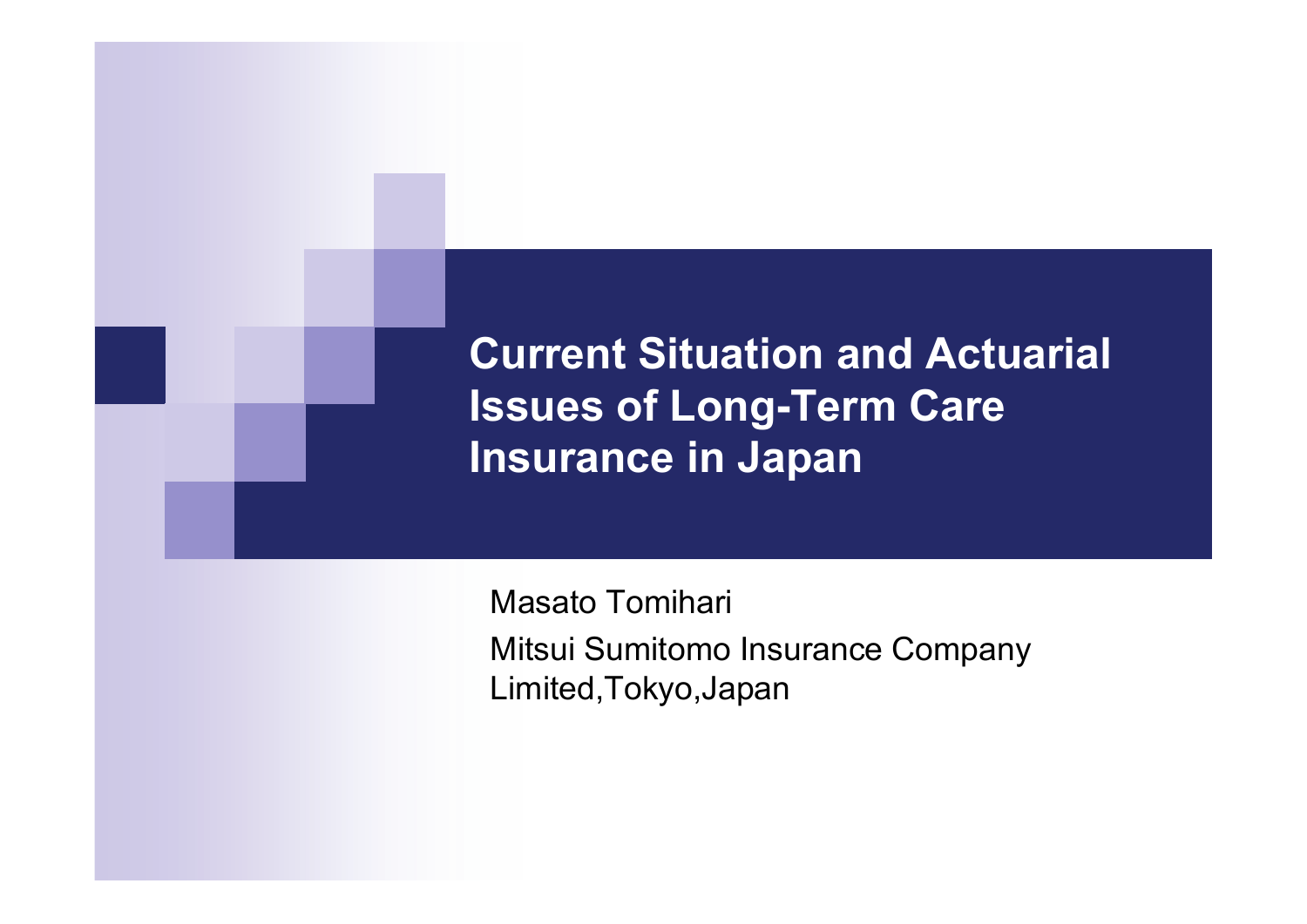Before the main topics…

Restrictions on the sale of insurance products in Japan

- Life Insurance products (called "first sector insurance" in Japan)  $\rightarrow$ Only life insurance companies are permitted to sell
- Automobile insurance, fire insurance, etc. (called "second sector insurance" in Japan)
	- $\rightarrow$  <u>Only non-life insurance companies</u> are permitted to sell
- Medical insurance, long-term care insurance, etc. They are called "third sector insurance" in Japan)  $\rightarrow$ Both life insurance companies and non-life insurance companies are permitted to sell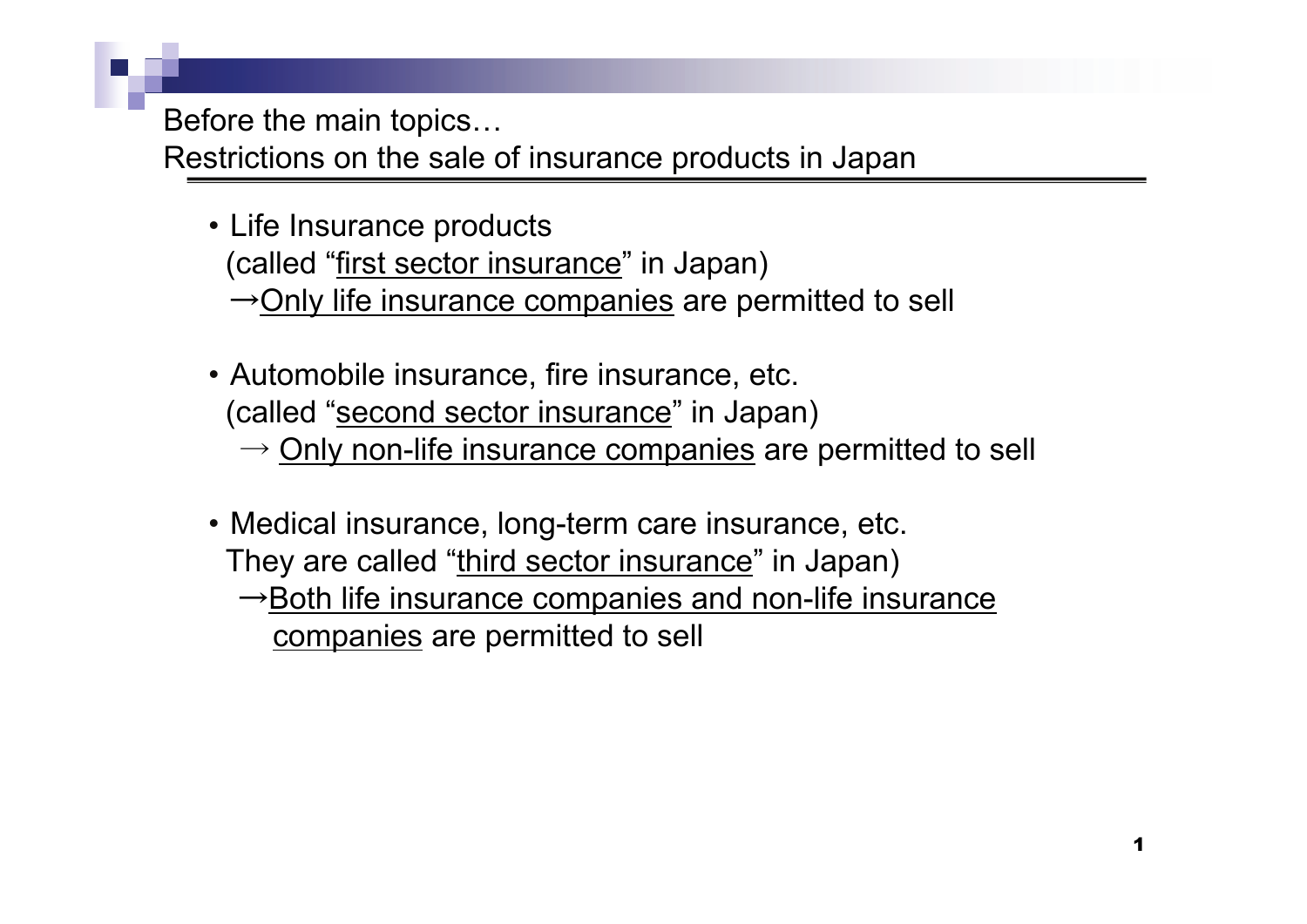#### Contents

- 1.Introduction
- 2.Outline of the public long-term care insurance system in Japan
- 3.Marketability of private long-term care insurance and contents of product
- 4.Issues from an actuarial point of view
- 5.Summary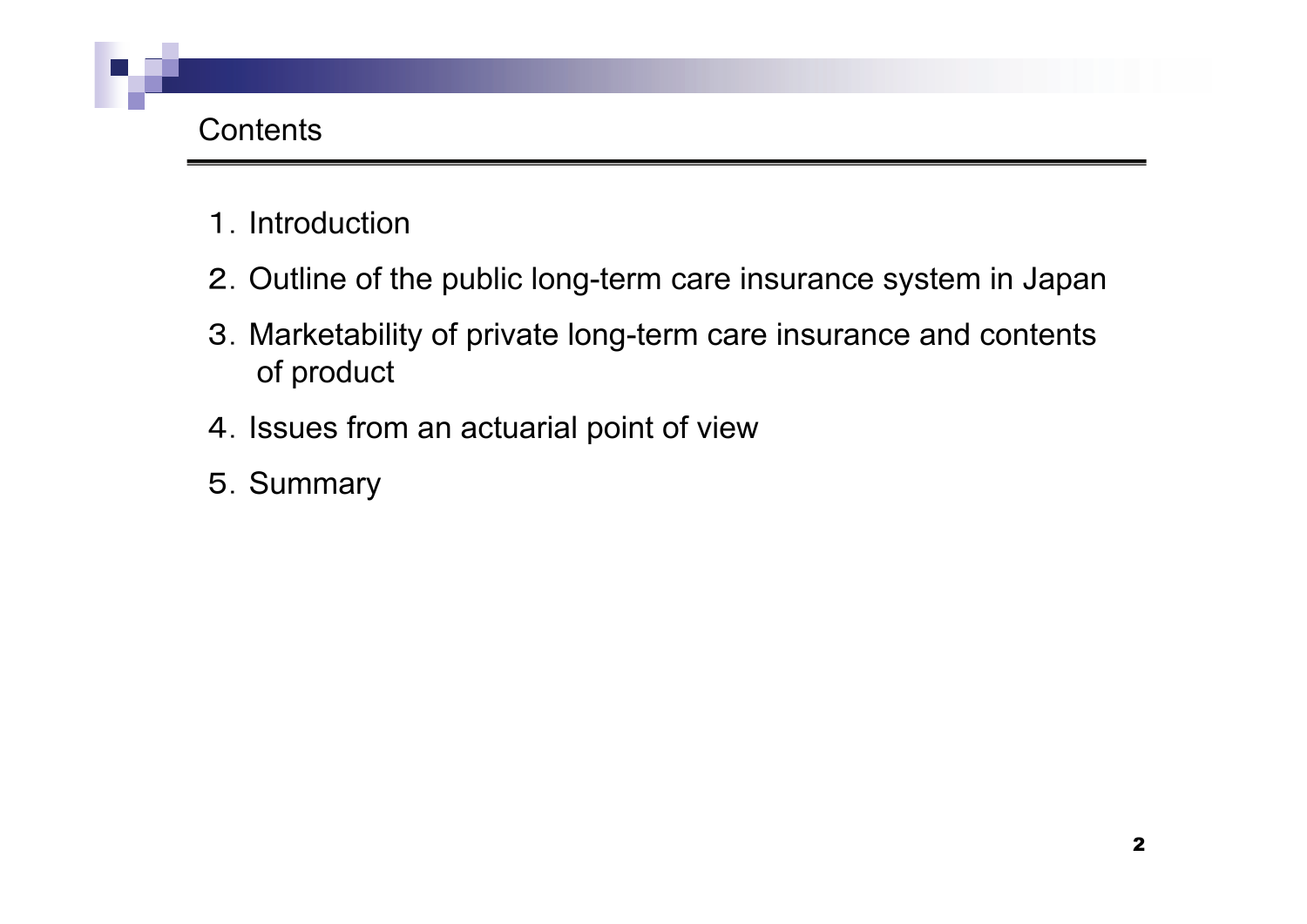#### 1.Introduction - Average longevity and birthrate in Japan





Source: Ministry of Health, Labour and Welfare: Population Survey Report, Life Table

・The average longevity of Japanese people as of 2007 is …

79 years for men, 86 years for women and 83 years for both sexes

・The birthrate in Japan as of 2007 is …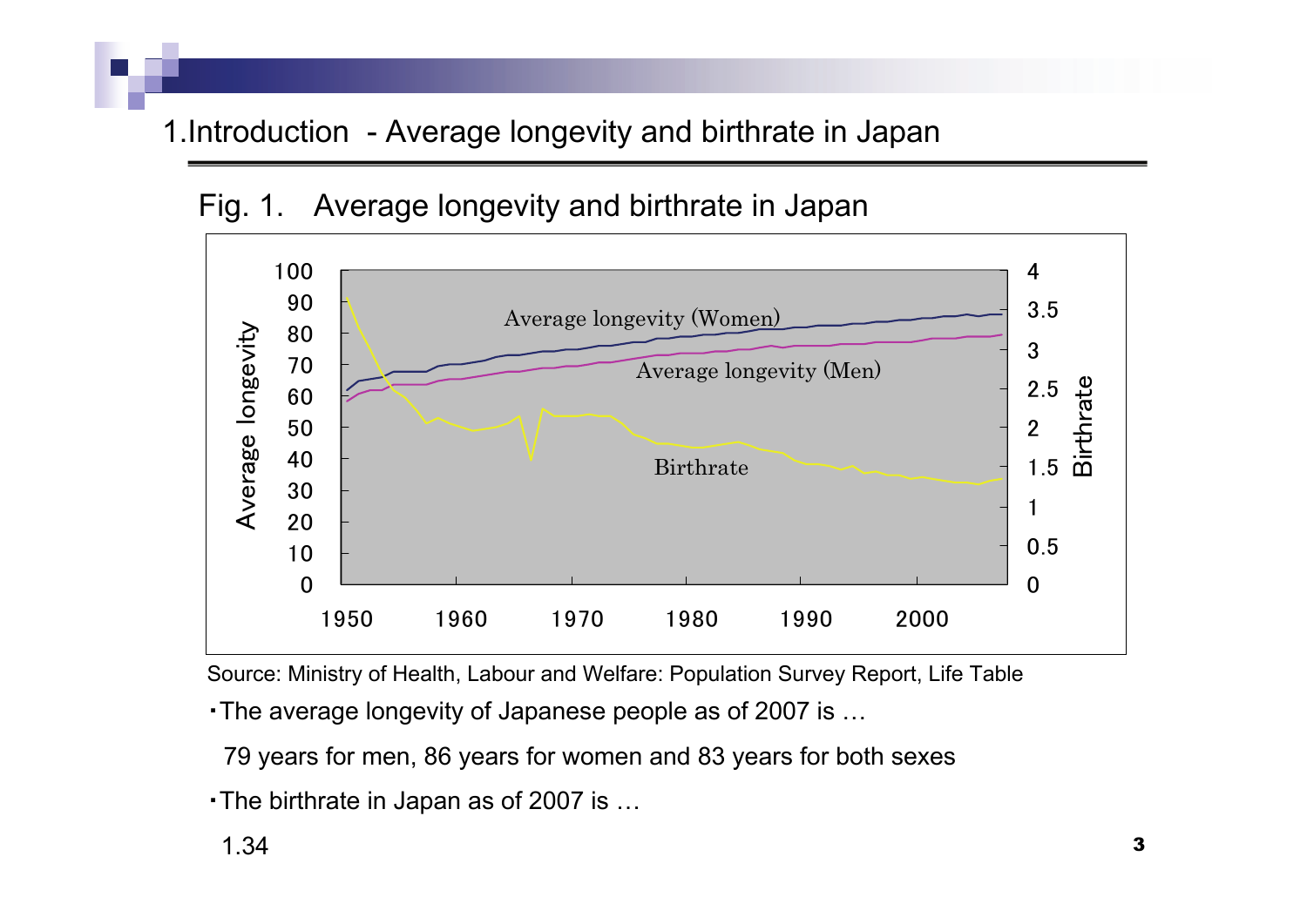# 1.Introduction - the proportion of elderly people

Fig. 2. Cross-country comparison of the proportion of population aged 65 years or over to total population



Source: World Population Prospects; 2006 Revision

・The percentage of persons aged 65 and over in the total population of Japan currently is… about one in five, and it is expected to rise to one in four by 2015 and one in three by 2040.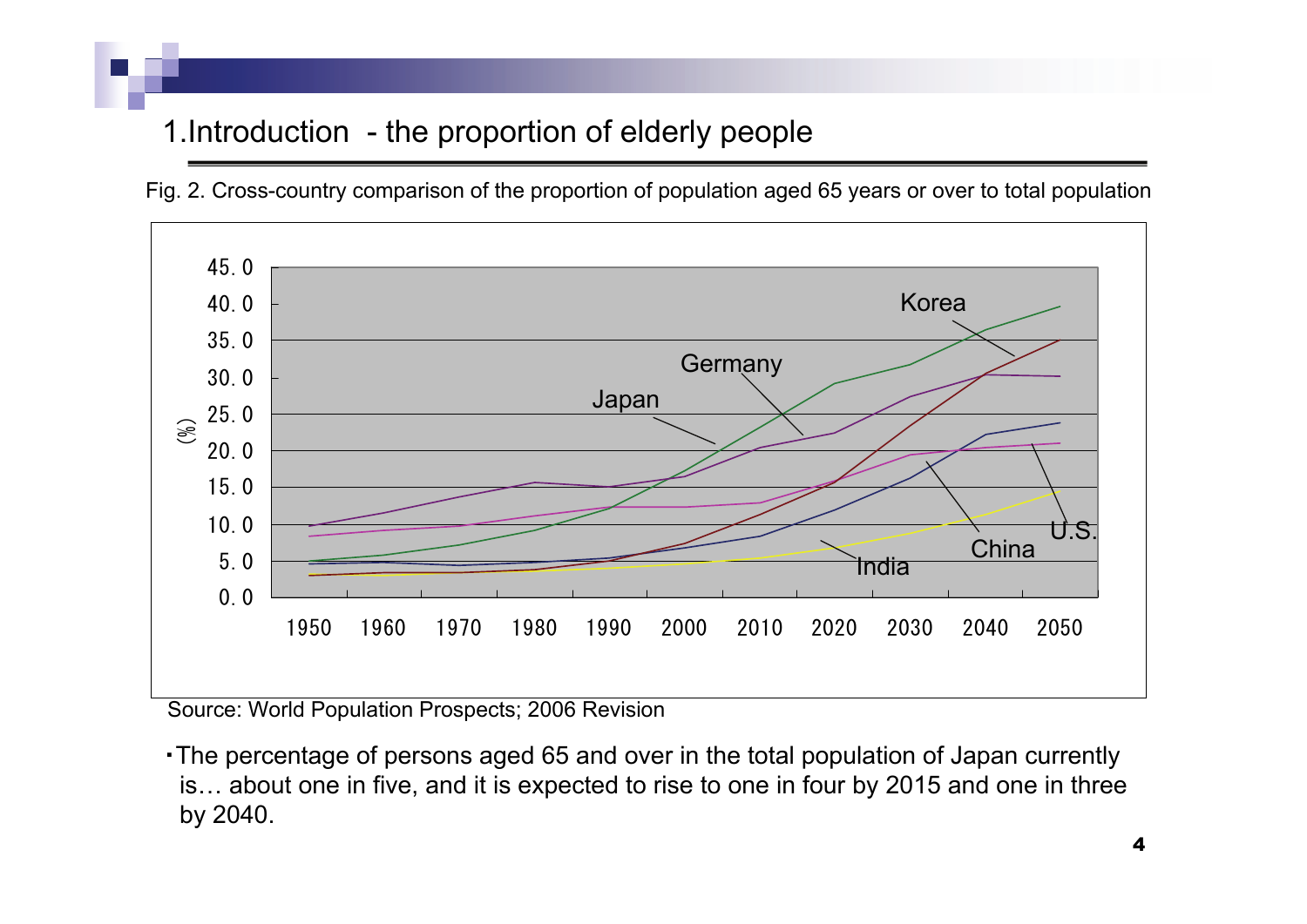## 1.Introduction - Proportion of households by type of household

## Fig. 3. Proportion of households by type of household in Japan



Source: Ministry of Health, Labour and Welfare: A Survey of National Living Standards

- ・Family members are much more likely to live separately.
- $\rightarrow$ In Japan, this phenomenon is referred to as a "trend toward nuclear families."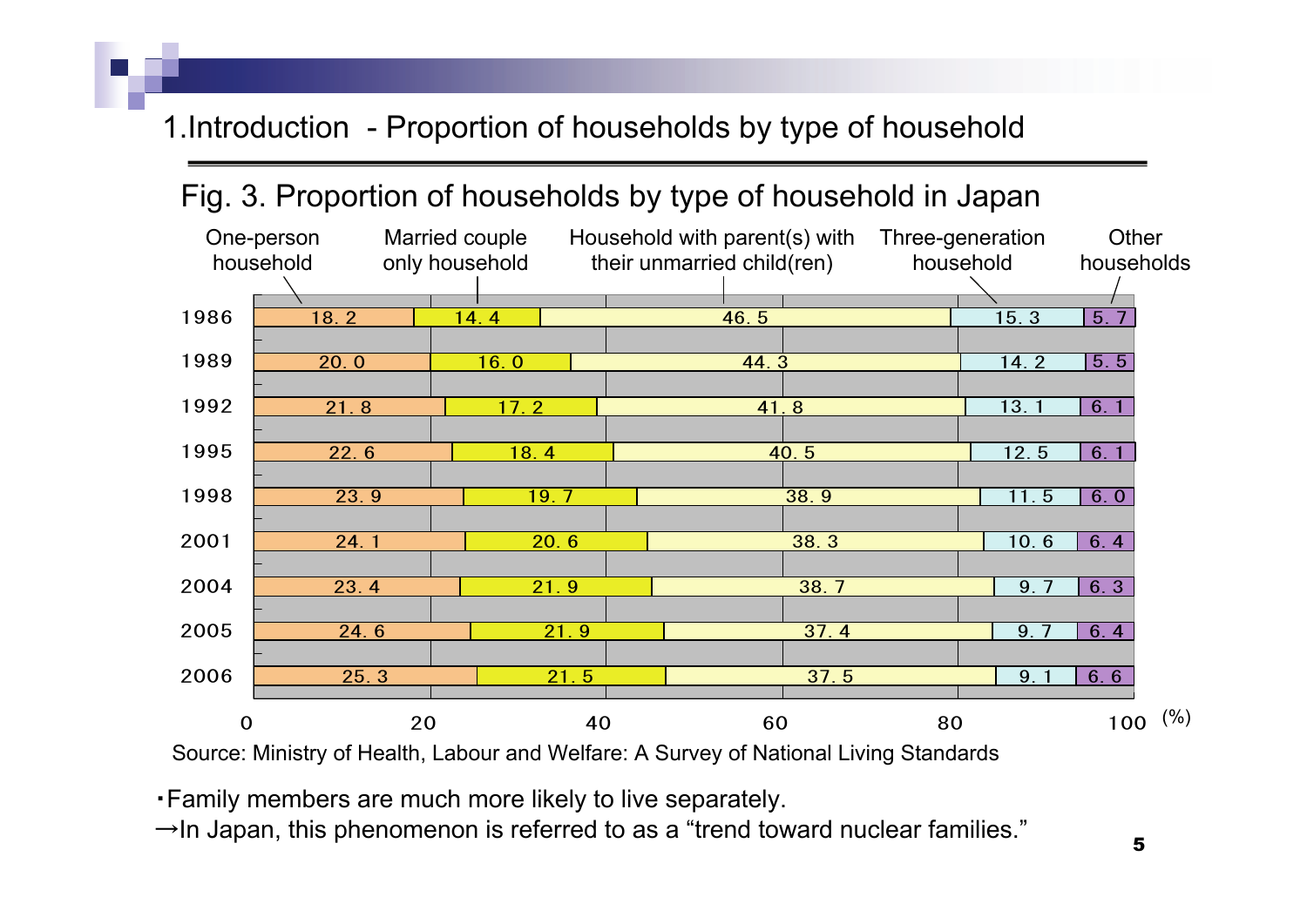

- ・The percentage of elderly people is increasing.
- ・Other family members tend to not be living nearby when an elderly enters a state requiring long-term nursing care.
- <sup>→</sup>Caring for the aged become an extremely serious social issue.
- $\rightarrow$ This was the motivation for the introduction of Japan's public long-term care insurance system in 2000.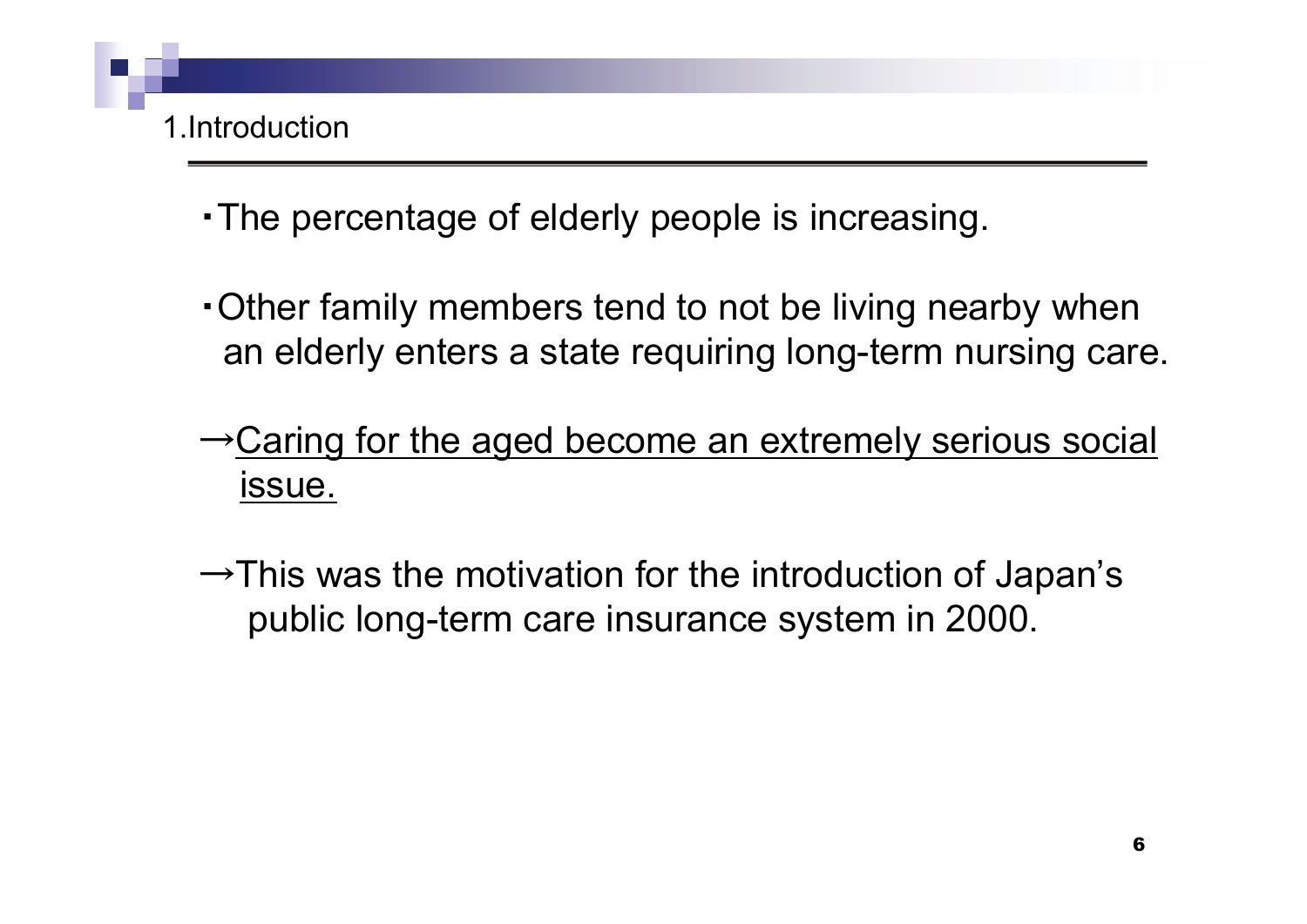#### (1) Eligible persons

|                                    | Category 1 insured persons                           | Category 2 insured persons                                                                                                                              |  |  |  |
|------------------------------------|------------------------------------------------------|---------------------------------------------------------------------------------------------------------------------------------------------------------|--|--|--|
| Age category                       | 40 - 64 years<br>65 years or over                    |                                                                                                                                                         |  |  |  |
| Benefit payment<br>Conditions      | When care becomes necessary                          | When care becomes necessary due<br>to any of 16 types of mainly age-<br>related diseases such as dementia<br>presenilis or cerebral vascular<br>disease |  |  |  |
| Method of<br>Premium<br>Collection | Premiums shall be deducted<br>from pension benefits. | Collected with premiums for health<br>care insurance program they join<br>and paid in lump sums.                                                        |  |  |  |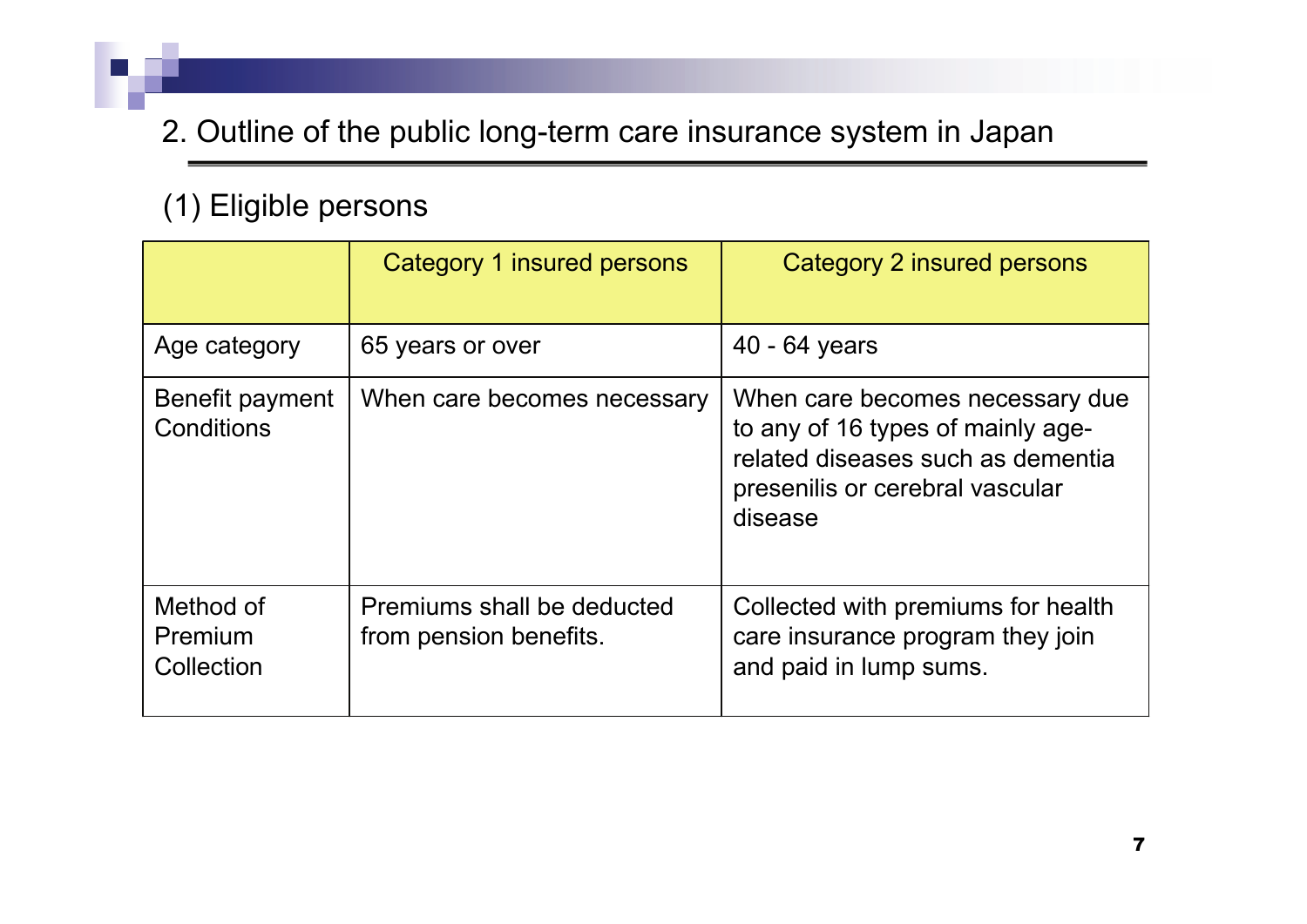

8Severe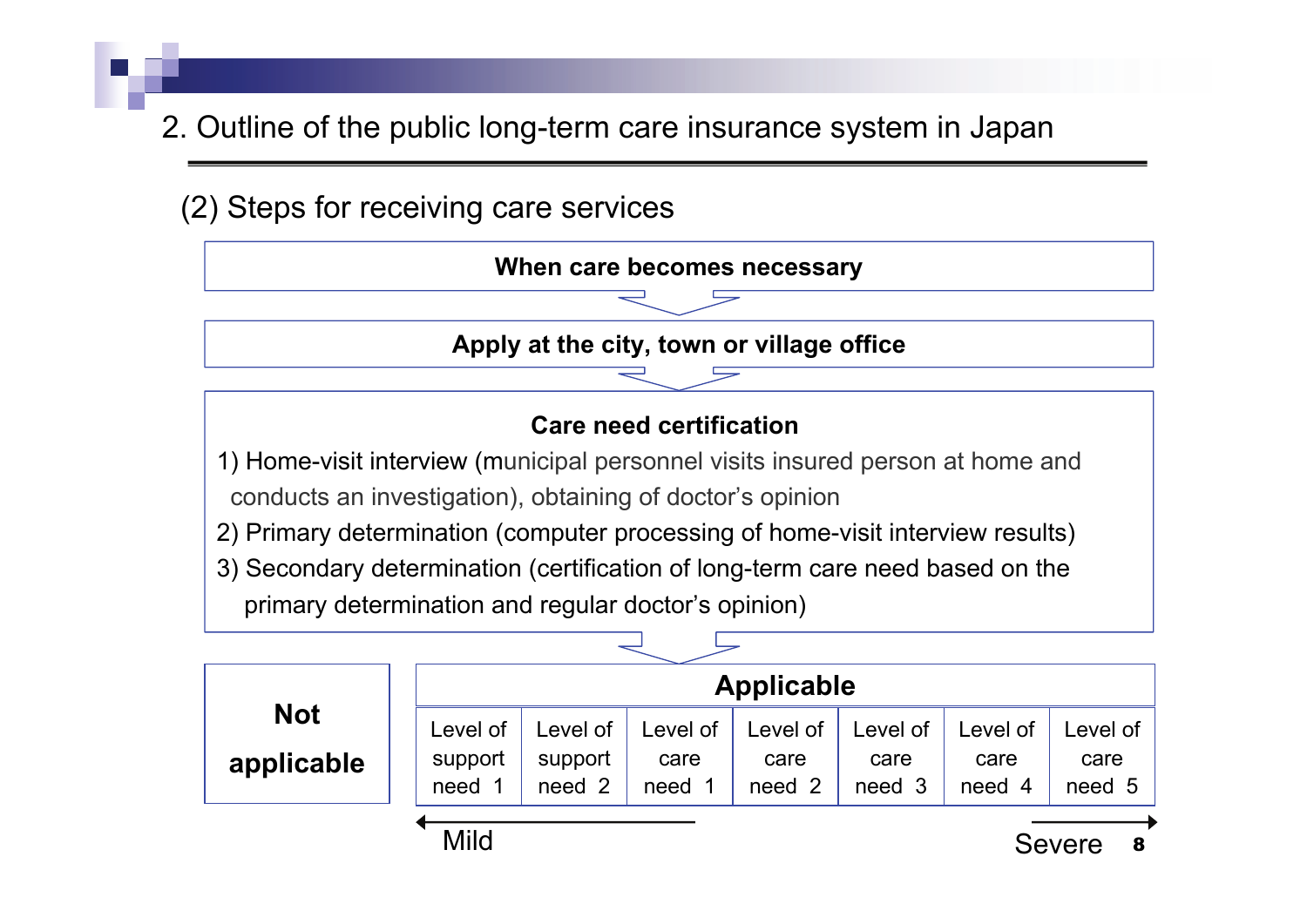#### (3) Type of services available

| Home care<br>services    | Home help service<br>Home helpers visit at home and provide care.<br>Day service<br>A user goes to a day service care facility and<br>receives care.<br>Rental of assistive devices |
|--------------------------|-------------------------------------------------------------------------------------------------------------------------------------------------------------------------------------|
| <b>Facility services</b> | A user moves into accommodation at a facility such<br>as a special nursing home for the elderly, and<br>receives care.                                                              |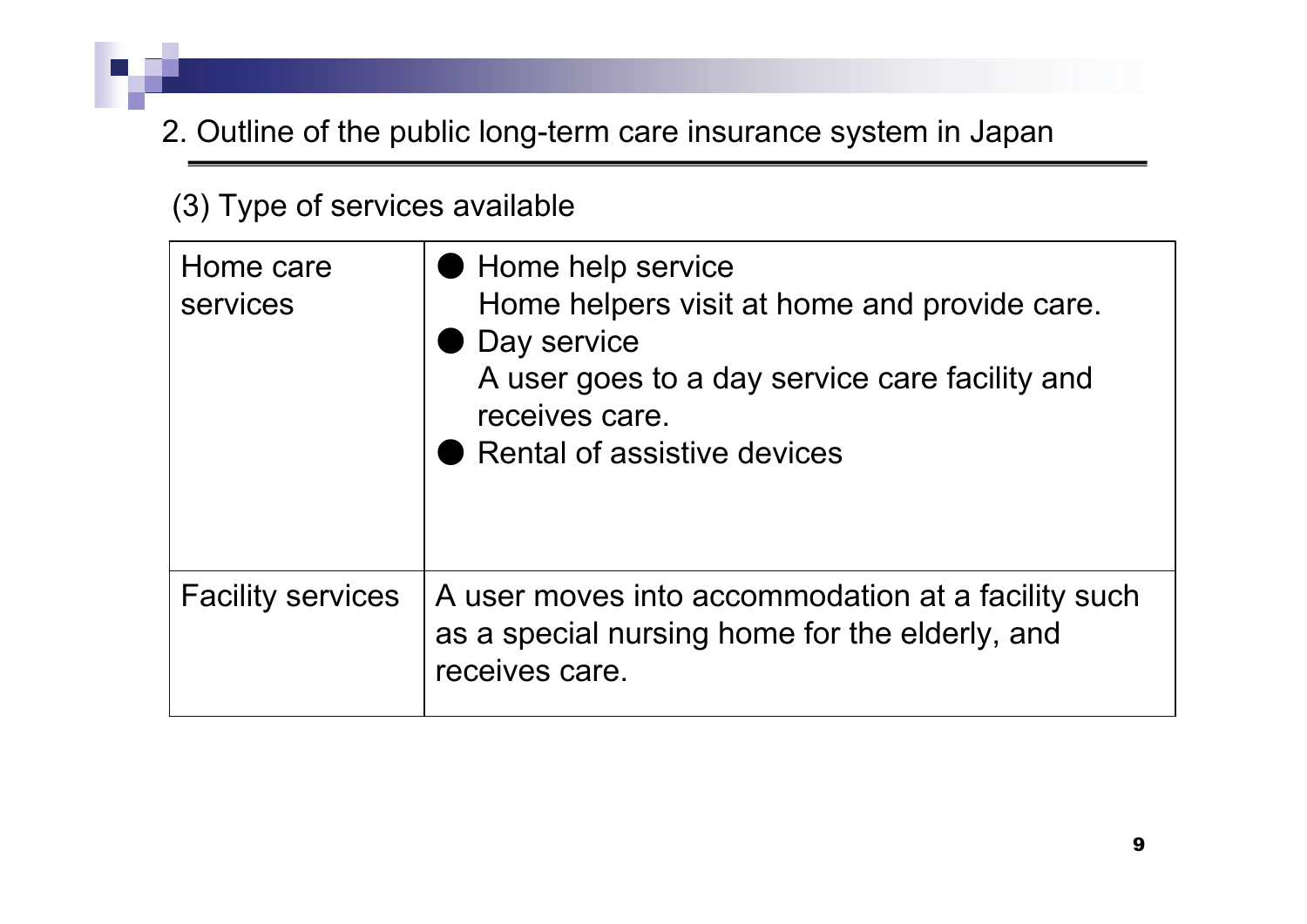(4) Self-pay burden when receiving services

[1]Co-payment

There is a limit on benefits paid for home care services and the

#### **co-payment is 10%**.

[2]Services in excess of pubic insurance

When you receive services outside of or in excess of those

included in public long-term care insurance, **you have to bear the** 

#### **full expense of the extra services**.

[3]Not-included services

There are also services **which are not included in public** 

**long-term care insurance cover**.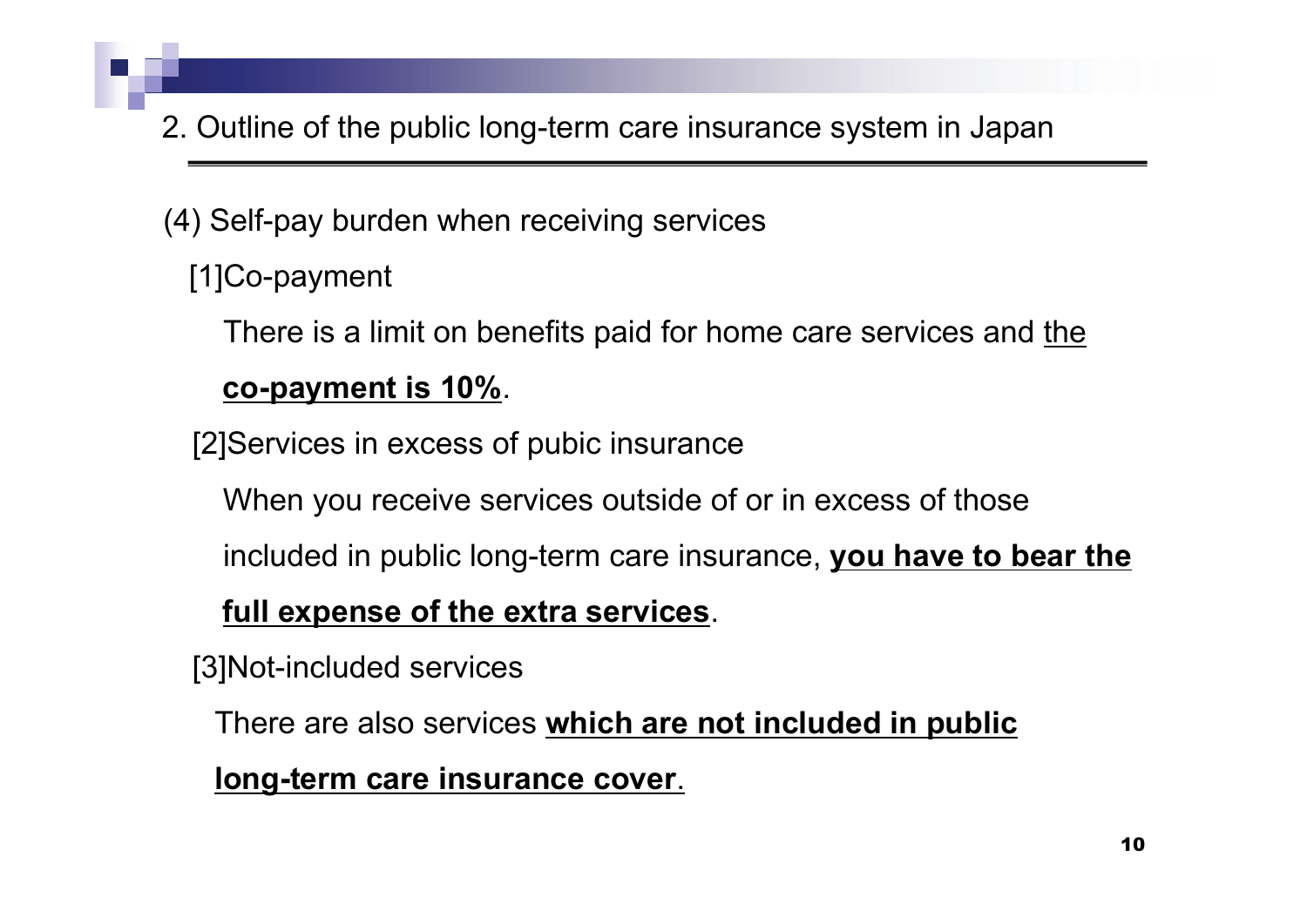3. Marketability of private long-term care insurance and contents of product

#### (1) Marketability

Fig. 4. Sense of sufficiency for long-term care compensation (Unit: %)



Source: Japan Institute of Life Insurance: Survey of life security 2007

In a similar survey on medical security…

30.2% of respondents indicated "Some sense of sufficiency"

59.7% indicated "No sense of sufficiency."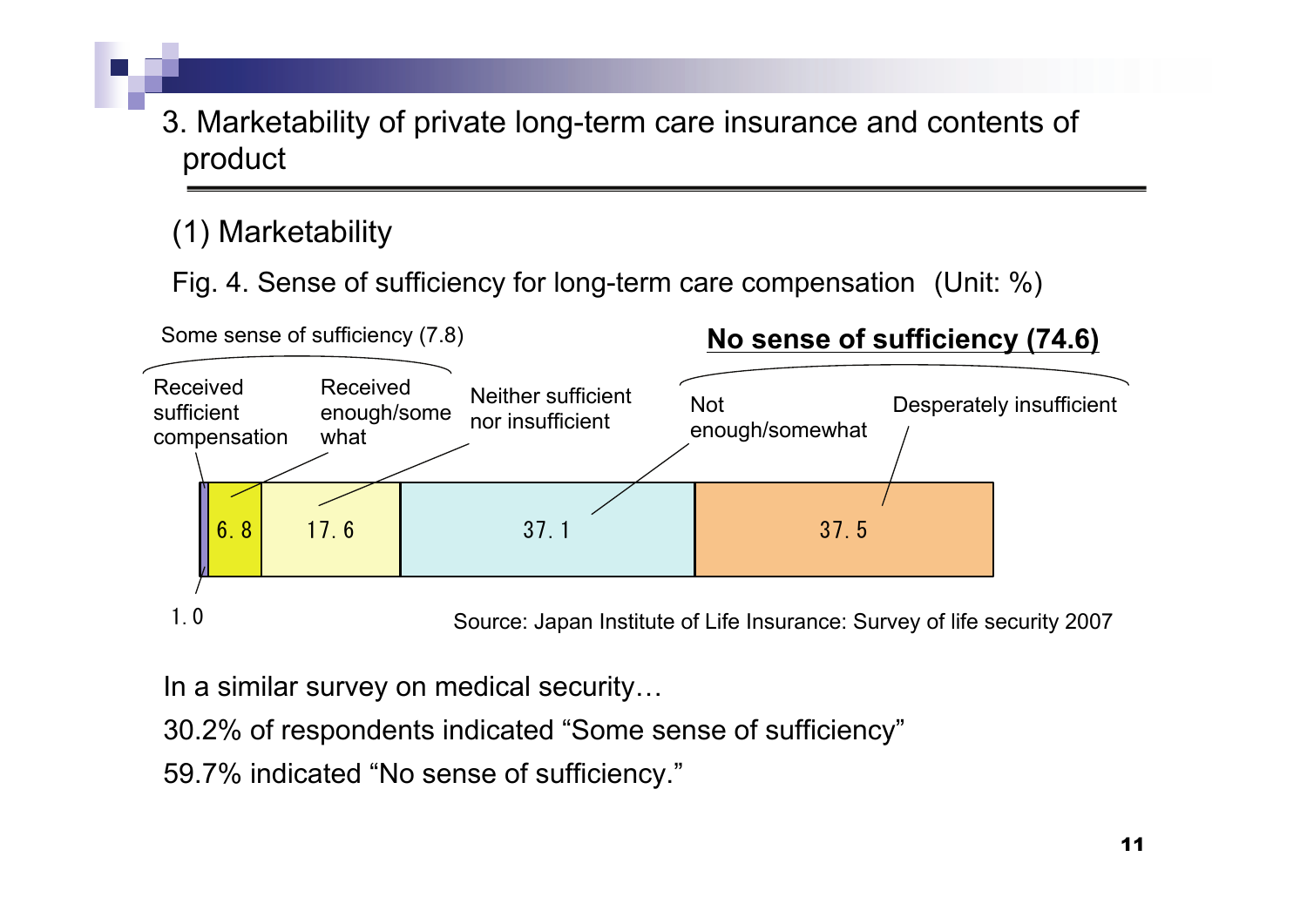- 3. Marketability of private long-term care insurance and contents of product
- (2) Contents of products
	- [1] Reason for payment
	- - The state needing care **is spelled out** in the insurance conditions or
	- - The state needing care **is linked to the public long-term care insurance system**
	- [2] Insurance money

## -**Lump-sum amount**

- $\rightarrow$  to be paid when persons first enter a state requiring long-term care
- -**Subsequent amounts** (hereinafter referred to as "care annuity")
- $\rightarrow$  to be paid as long as the state requiring care persists.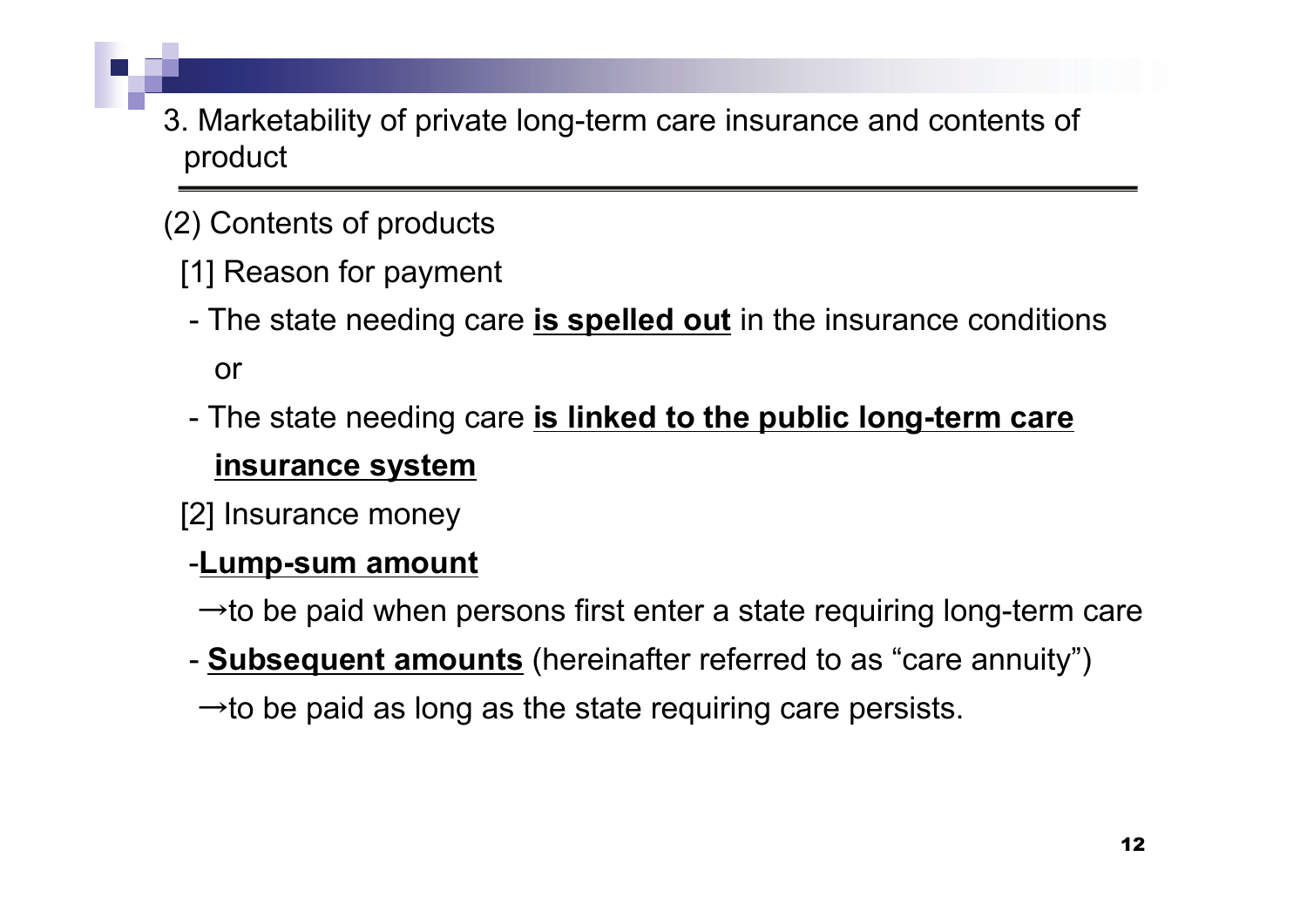3. Marketability of private long-term care insurance and contents of product

[3] Exemption from payment of premium

It is common practice to **waive payment of premium** when an insured person enters a state requiring long-term care.

[4] Insurance term

Often a long term, similar to that for **whole of life insurance**.

[5] Main contract or special contract

-**Stand-alone** long-term care insurance

-Long-term care insurance **as a special contract** under death

insurance or medical care insurance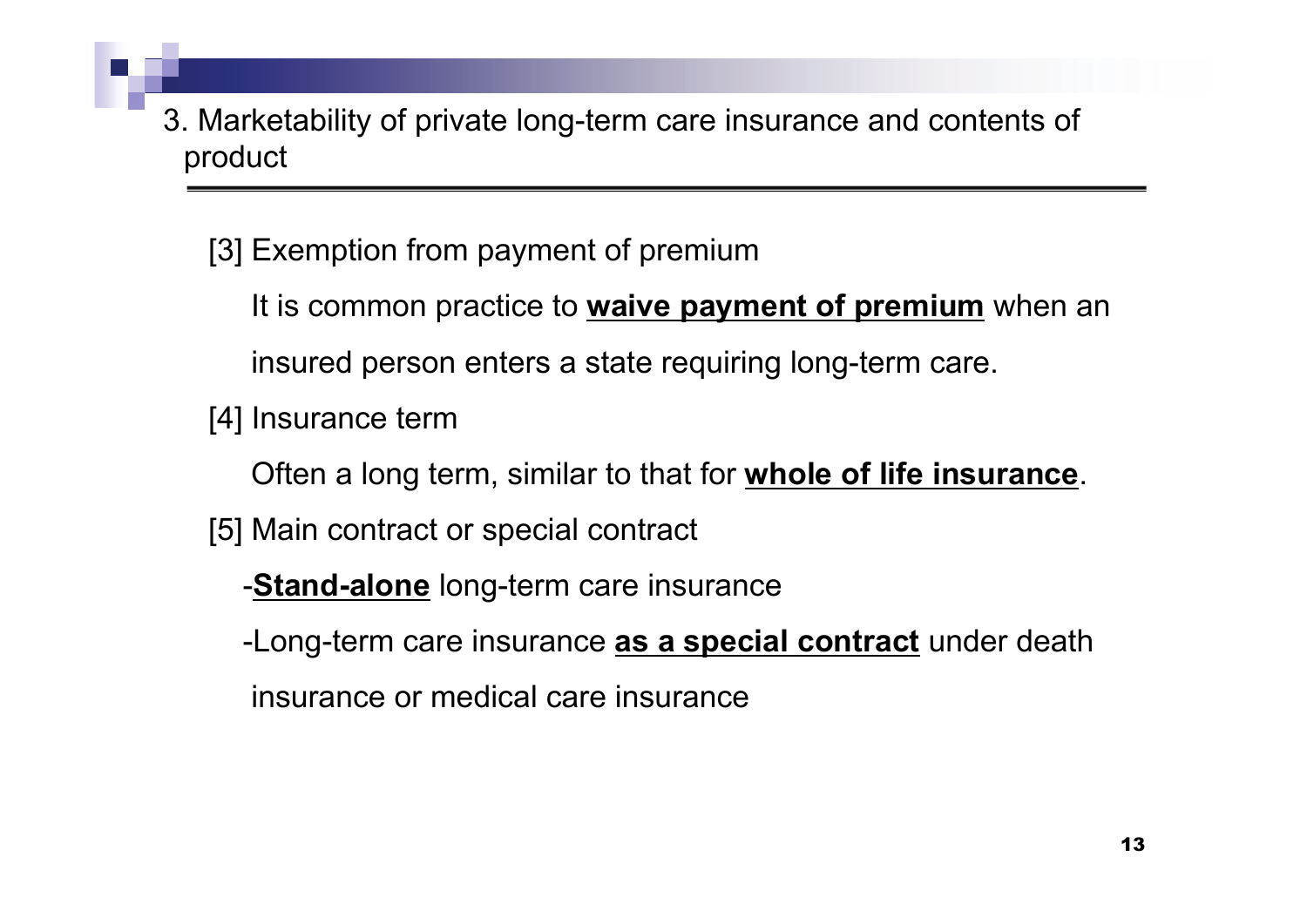3. Marketability of private long-term care insurance and contents of product

# [6] Underwriting method

#### **Non-medical application case**

An insurance company receives from an applicant a declaration form regarding his/her health condition.

#### **Medical examination report case**

The insurance company makes its determination based on the results of a medical examination by a doctor.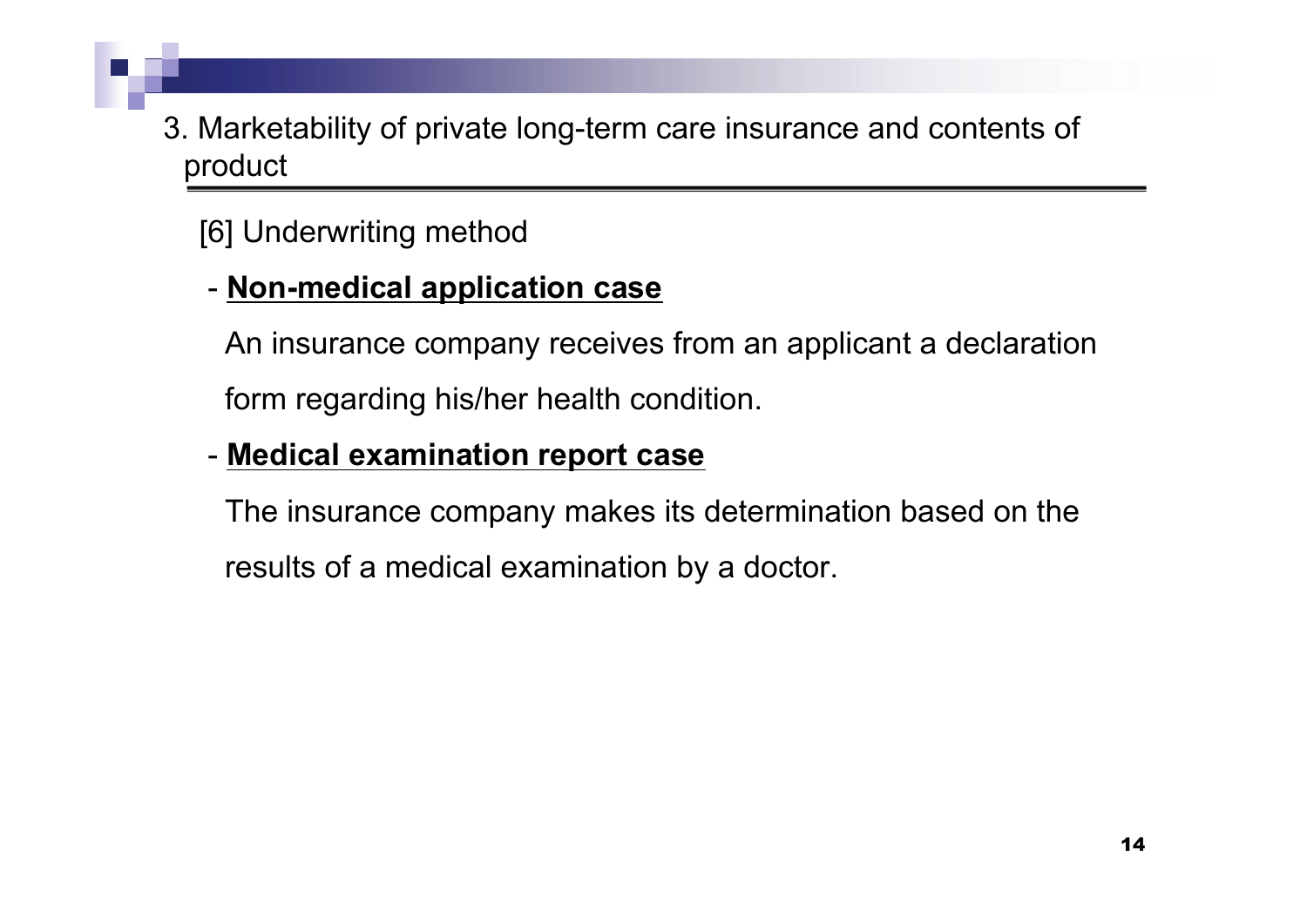- [1] Calculation method for the rate of incidence of persons requiring long-term care
	- Most insurance companies do not have enough insurance payment records.
	- One of the most important basic rates is **the rate of incidence of persons requiring long-term care**.
	- However, **there are no general statistics such as "number of people who have newly entered a state requiring long-term care** per year" in Japan.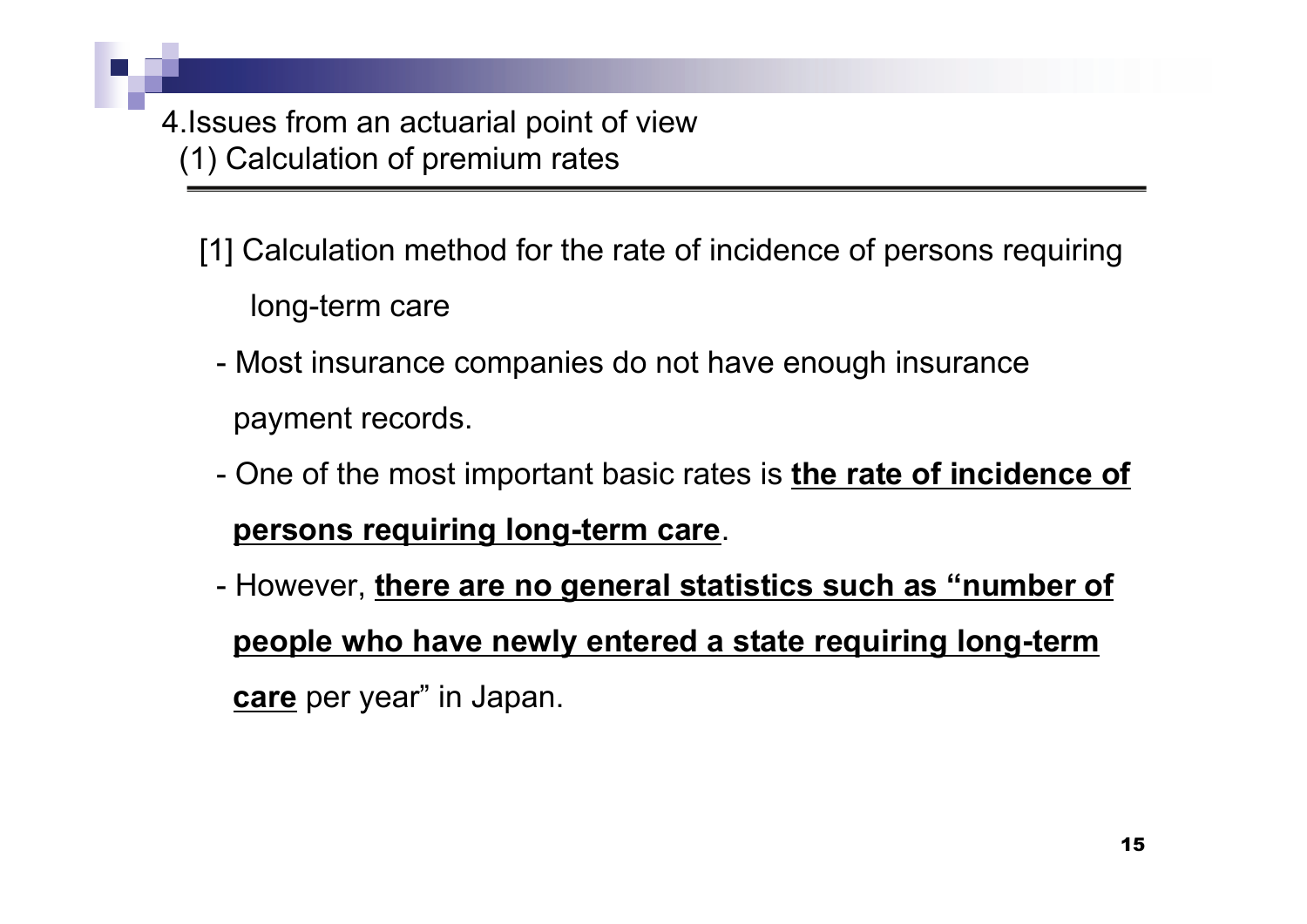- In respect of products linked to public long-term care insurance, "the number of persons who are certified as requiring long-term care at some point" can be obtained.
- With some other basic rates,
	- "the rate of incidence of persons requiring long-term care" can be calculated using the following formula…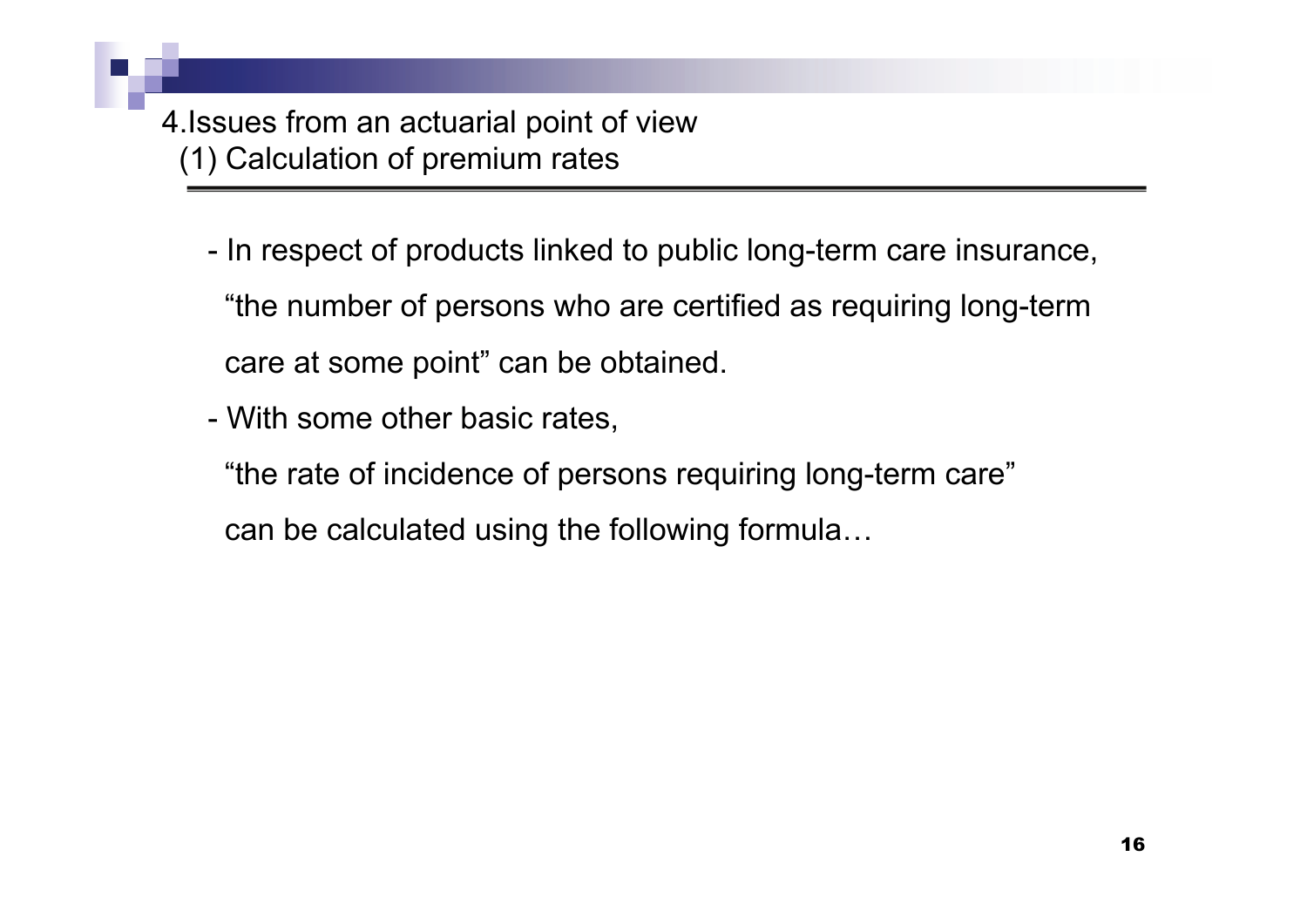<Definitions>

- $r_{_{\! X}}\;$   $\;$  : Rate of incidence of persons requiring long-term care at the age of  $\times$ (probability of newly entering a state requiring long-term care within a year)
- $\int_{\mathbf{r}}$ *j* : Percentage of persons requiring long-term care at the age of x (number of persons who are certified as requiring long-term care at the age of x /total population at the age of x )
- *xq* : Mortality rate at the age of x
- $q_{\,x}^{\,ii}\,$  : Mortality rate of persons requiring long-term care at the age of x

$$
r_x = \frac{j_{x+1} \times (1 - q_x) - j_x \times (1 - q_x^{ii})}{(1 - j_x) \times (1 - \frac{1}{2} \cdot q_x^{ii})}
$$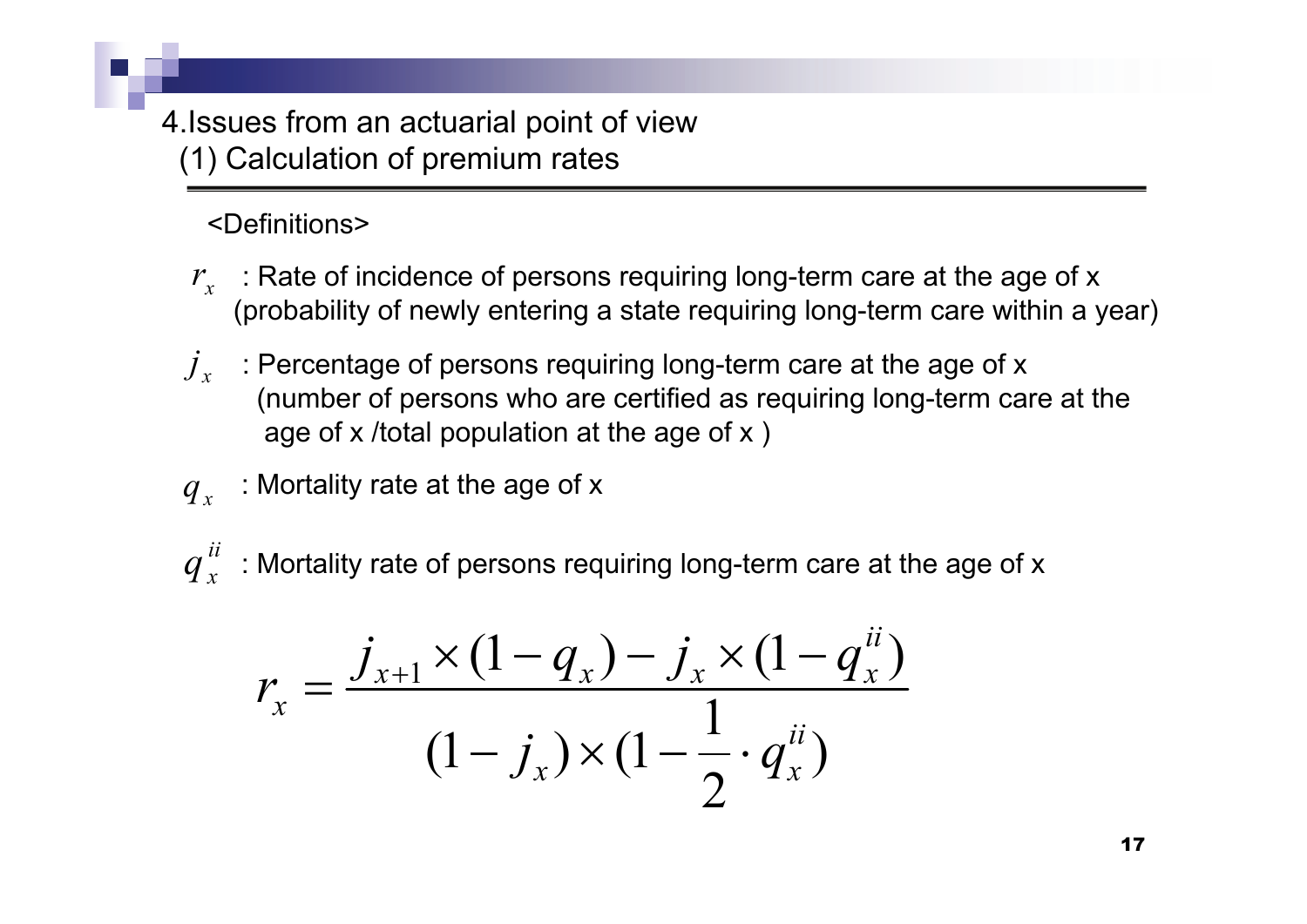Number of persons requiring long-term care at the age of x+1 <Look at Appendix 1>

- $=$  [Number of persons who survive to the age of  $x+1$  among the persons requiring long-term care at the age of x ] …[1]
- + [Number of persons who enter a state requiring long-term care before the age of  $x+1$  and survive to the age of  $x+1$  among the persons who are not in a state requiring long-term care (healthy people)] …[2] 1

$$
\rightarrow l_{x+1} \times j_{x+1} = l_x \times j_x \times (1 - q_x^{ii}) + l_x \times (1 - j_x) \times r_x \times (1 - \frac{1}{2} q_x^{ii})
$$
  
Substitute  $\frac{l_{x+1}}{l_x} = 1 - q_x$  and rearrange  $r_x$   

$$
r_x = \frac{j_{x+1} \times (1 - q_x) - j_x \times (1 - q_x^{ii})}{(1 - j_x) \times (1 - \frac{1}{2} \cdot q_x^{ii})}
$$

18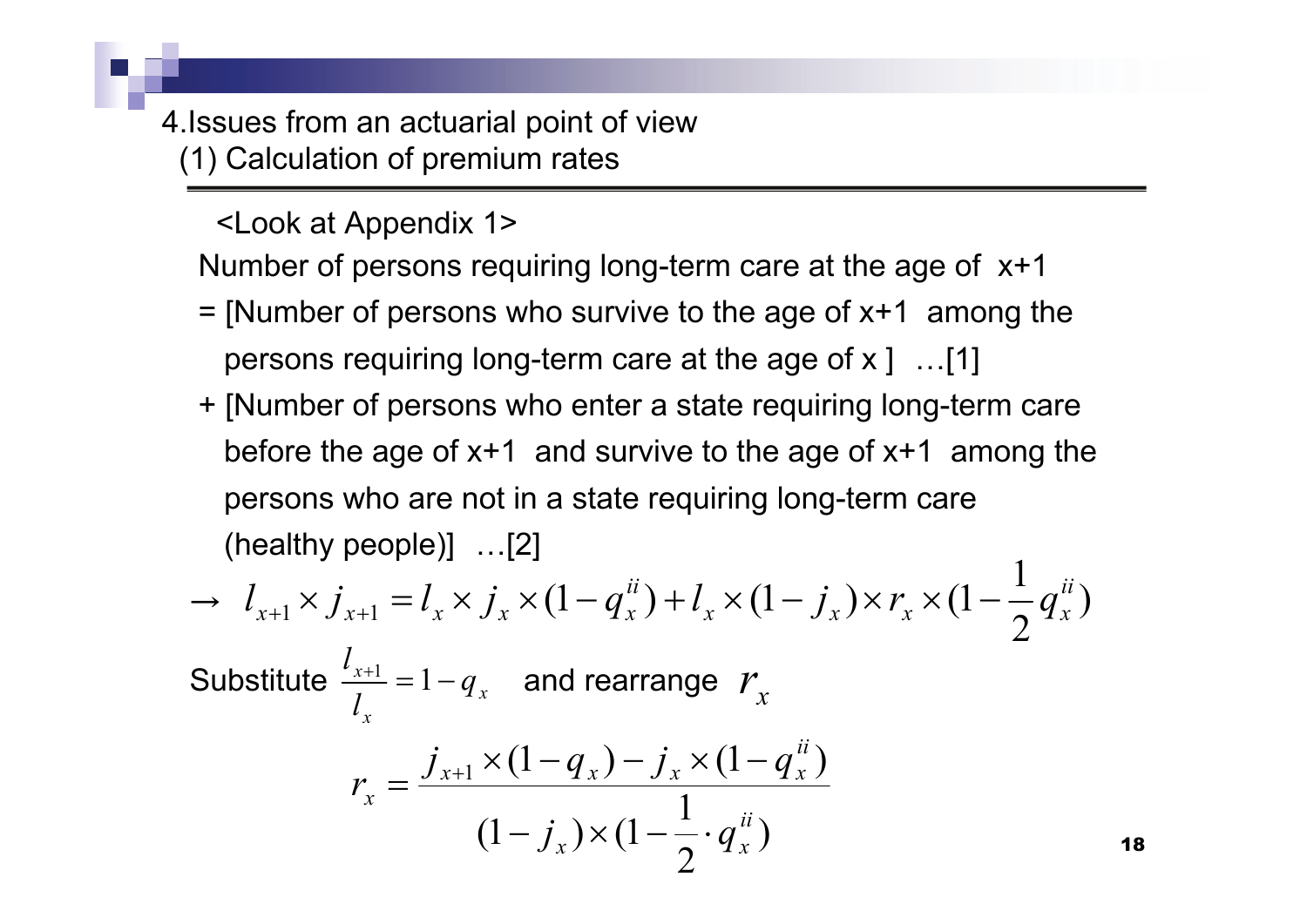$$
r_x = \frac{j_{x+1} \times (1 - q_x) - j_x \times (1 - q_x^{ii})}{(1 - j_x) \times (1 - \frac{1}{2} \cdot q_x^{ii})}
$$

- -- "Mortality rate (  $q_{_X}$  )" can be obtained from general statistics or insurance records
- **But, how can we calculate**

"the mortality rate of persons requiring long-term care (  $q^{\frac{ii}{\omega}}$  )" ? *ii xq*

→ One of the methods is **to estimate the difference between** "the mortality rate of persons not requiring long-term care  $\frac{(\,\,\mathit{\mathit{Y}}_x\,)\,}{\,}$ and *aax q*

"the mortality rate of persons requiring long-term care<u>(  $\frac{q_{x}}{x}$ </u>)" *ii x q*

…This method is shown in Appendix 2.

 $\rightarrow$  <u>It is an important challenge to estimate  $\left\vert \mathit{r}_{x}\right\rangle$  very precisely, </u> especially  $q_x^{\mu}$  according to the above expression. *iixq*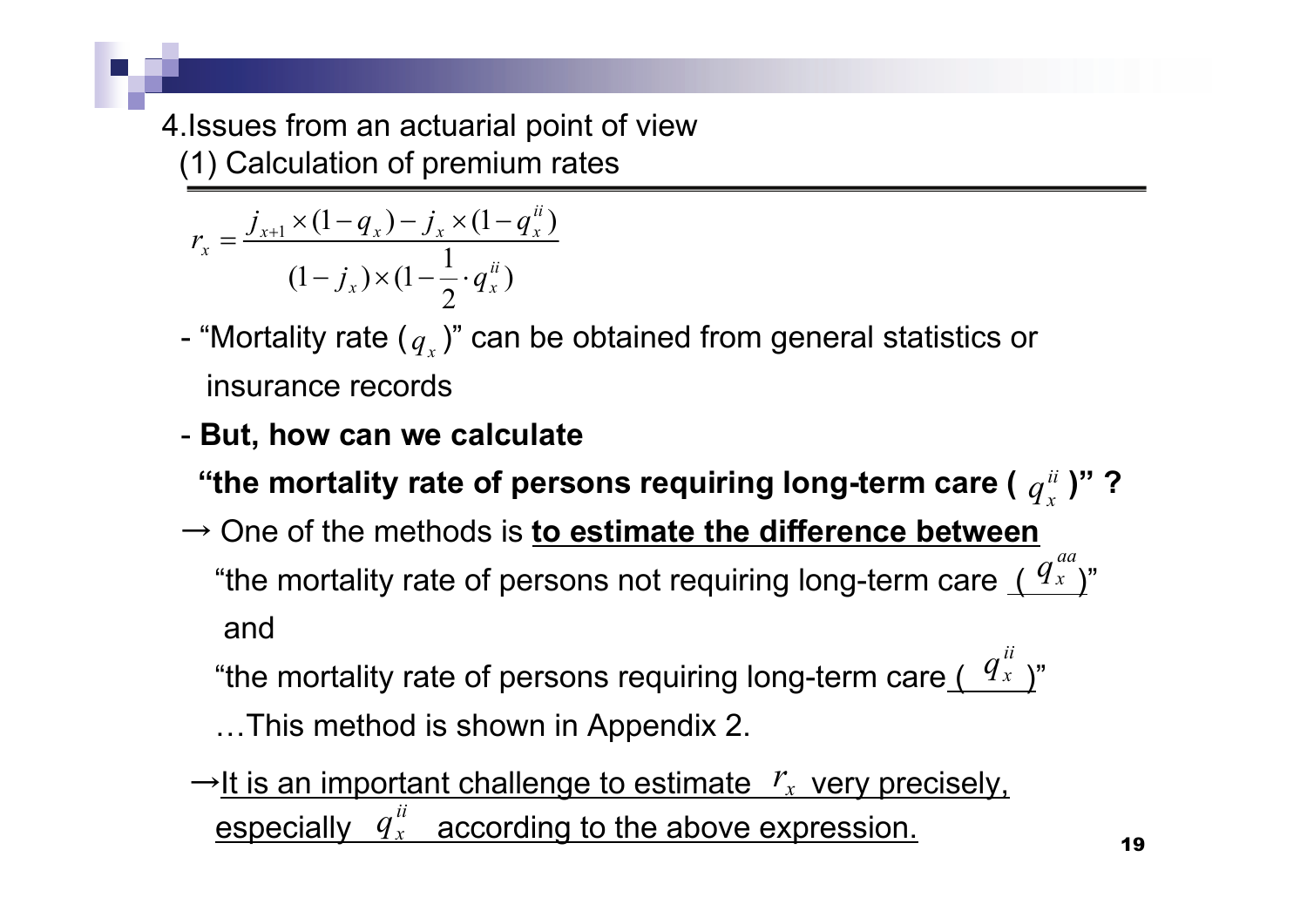[2] Insurance payment period

- - It is also important to take into account **how long a qualifying state requiring long-term care will last**.
- -- In long-term care insurance, it is common not to pay insurance money as long as the insured person remains in a state requiring long-term care."

<sup>→</sup>**Setting of "the mortality rate of persons in a state requiring**  <u>long-term care (  $\frac{q_{x}}{r}$ )" also has important implications</u>. *ii x q*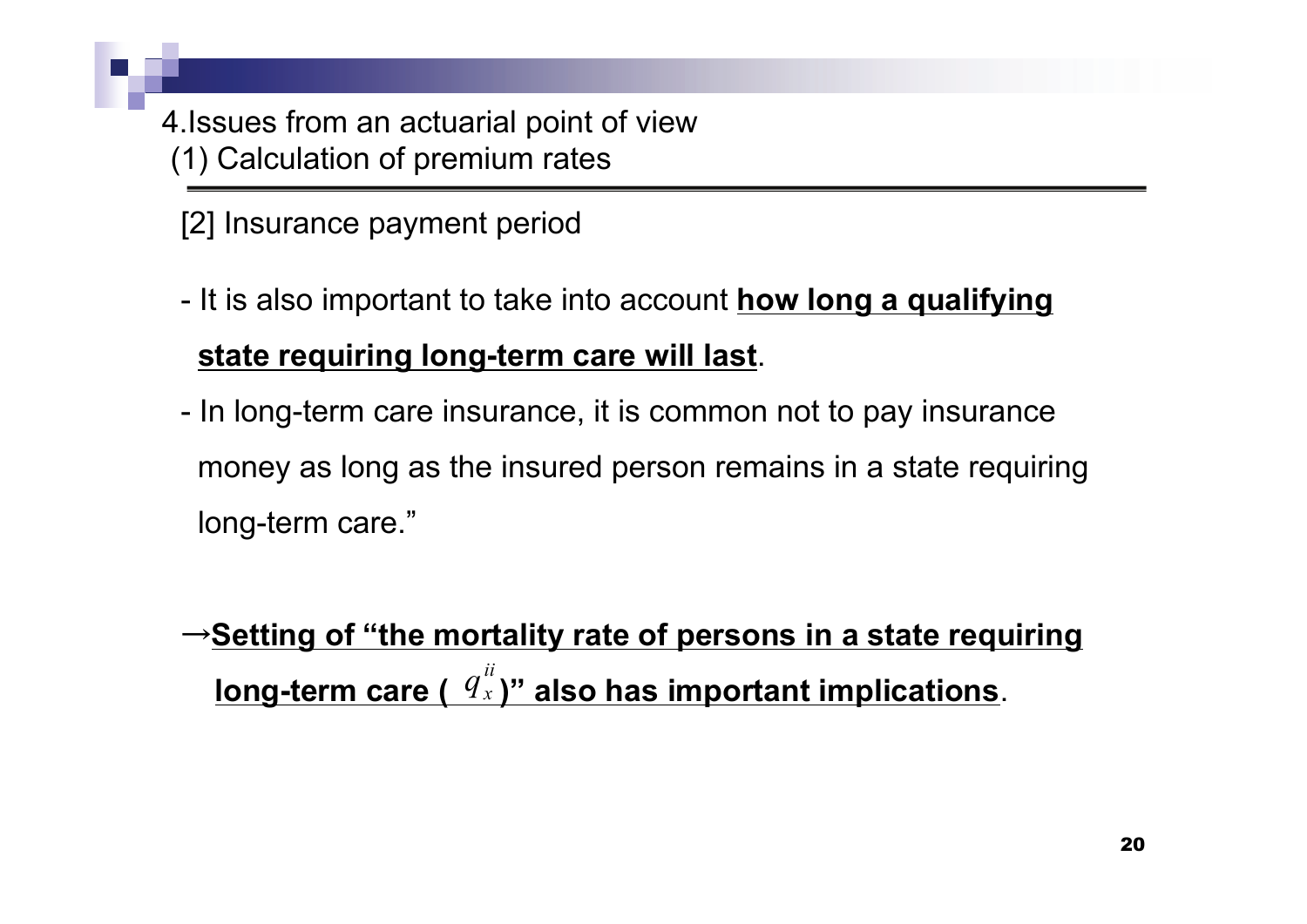- 4.Issues from an actuarial point of view (1) Calculation of premium rates
	- [3] Reflection of uncertainty against probability oscillation and future environmental changes
		- - One frequently used method is **to add a certain percentage of standard deviation (** σ **)** to an expected value.

Ex.) 2  $\sigma$  in assumed probability distribution.

-- In this method, the extra premium standard can <u>vary greatly</u>

#### **depending on how many contracts are expected.**

 $\rightarrow$ Appendix 3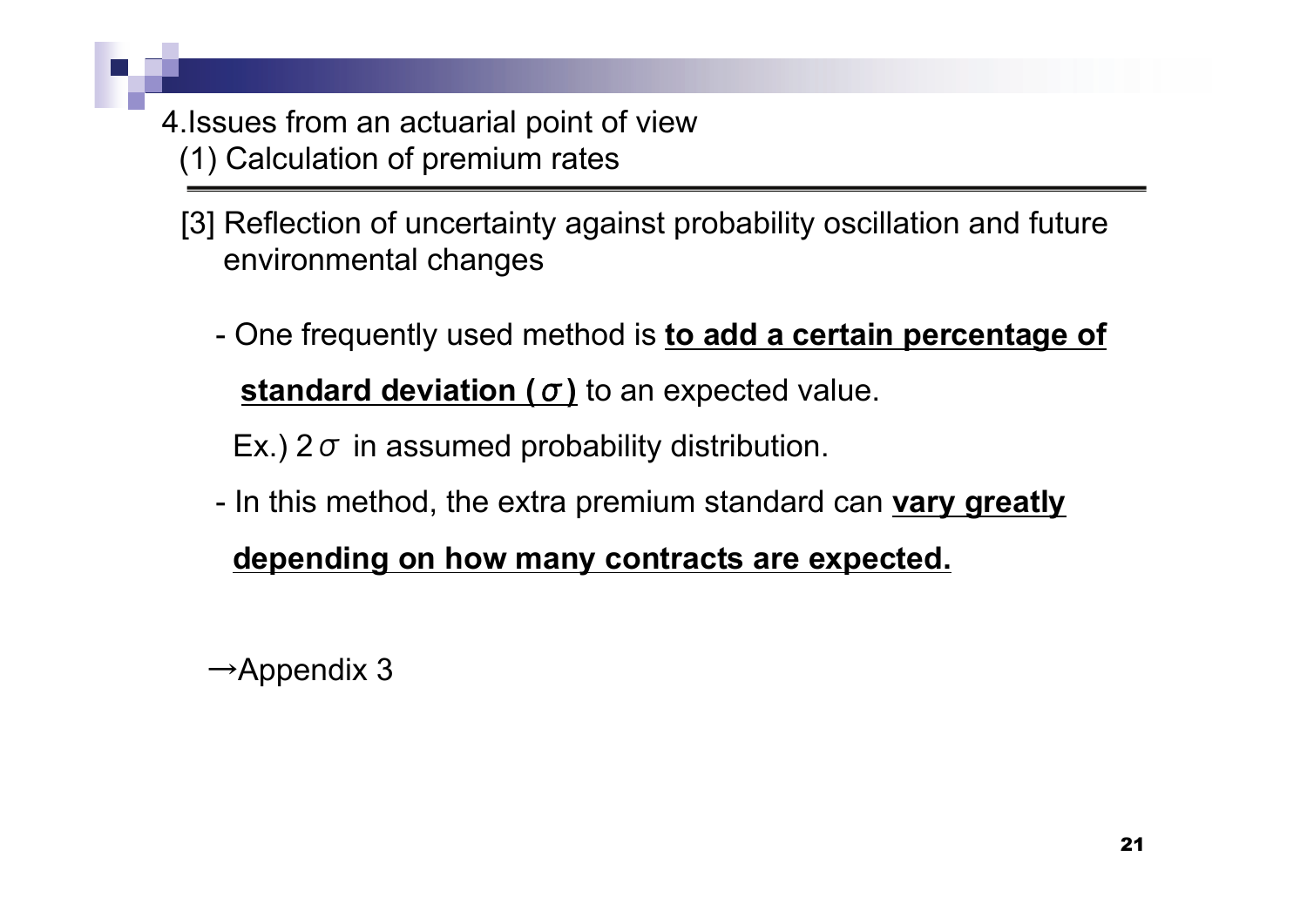- $r_{\rm x} \,$  : Rate of incidence of persons requiring long-term care at the age of  ${\rm x}$ (probability of newly entering a state requiring long-term care within a year)
- $\sigma_x$ : Standard deviation in the probabilistic distribution  $r_x$  is distributed. Where  $r_x$  shall be distributed according to a binomial distribution.

Where  $\sigma_x = (r_x \cdot (1 - r_x)/N_x)^{\frac{1}{2}}$  (  $N_x$  equals the number of insured persons)  $\sigma_x = (r_x \cdot (1 - r_x) / N_x)^{\frac{1}{2}}$  (  $N_x$ ı

 $\alpha$  *z*  $\sigma_x$  is added to  $\mathscr{V}_x$  as an extra premium  $r_{\rm x}$ 

**For example, at the age of 70, if Nx = 1,000, rx' will be about twice the value of rx. If Nx = 10,000, it will be about a 30% increase.**

|                           |          |               |                          |                 |                             |               | $Nx=1000$             |                   | $Nx=10000$           |                      |
|---------------------------|----------|---------------|--------------------------|-----------------|-----------------------------|---------------|-----------------------|-------------------|----------------------|----------------------|
| <b><i><u>DAge</u></i></b> | $(2)$ jx | $\bigcirc$ qx | $\circled{3}$ $\alpha$ x | $\bigcirc$ qxii | <b><i><u>G</u></i></b> qxaa | $\bigcirc$ rx | $(8)-1$<br>$\sigma x$ | $(9)$ -<br>$rx^2$ | $\sqrt{8}-2\sigma x$ | $\bigcirc$ -2<br>rx' |
| 70                        | 0.01778  | 0.02123       | 6.43897                  | 0.12305         | 0.01911                     | 0.00449       | 0.00212               | 0.00872           | 0.00067              | 0.00583              |
| 71                        | 0.02017  | 0.02361       | 6.18242                  | 0.13029         | 0.02107                     | 0.00522       | 0.00228               | 0.00978           | 0.00072              | 0.00666              |
| 72                        | 0.02286  | 0.02615       | 5.93610                  | 0.13732         | 0.02313                     | 0.00605       | 0.00245               | 0.01095           | 0.00078              | 0.00760              |
| 73                        | 0.02590  | 0.02895       | 5.69959                  | 0.14459         | 0.02537                     | 0.00701       | 0.00264               | 0.01228           | 0.00083              | 0.00868              |
| 74                        | 0.02934  | 0.03208       | 5.47250                  | 0.15229         | 0.02783                     | 0.00812       | 0.00284               | 0.01379           | 0.00090              | 0.00991              |
| 75                        | 0.03322  | 0.03555       | 5.25446                  | 0.16031         | 0.03051                     | 0.00940       | 0.00305               | 0.01550           | 0.00096              | 0.01133              |
| 76                        | 0.03759  | 0.03939       | 5.04511                  | 0.16863         | 0.03343                     | 0.01088       | 0.00328               | 0.01744           | 0.00104              | 0.01295              |
| 77                        | 0.04251  | 0.04368       | 4.84410                  | 0.17742         | 0.03663                     | 0.01258       | 0.00352               | 0.01963           | 0.00111              | 0.01481              |
| 78                        | 0.04804  | 0.04856       | 4.65110                  | 0.18703         | 0.04021                     | 0.01456       | 0.00379               | 0.02213           | 0.00120              | 0.01695              |
| 79                        | 0.05425  | 0.05402       | 4.46579                  | 0.19716         | 0.04415                     | 0.01683       | 0.00407               | 0.02497           | 0.00129              | 0.01941              |
| (80)                      | 0.06121  |               |                          |                 |                             |               |                       |                   |                      |                      |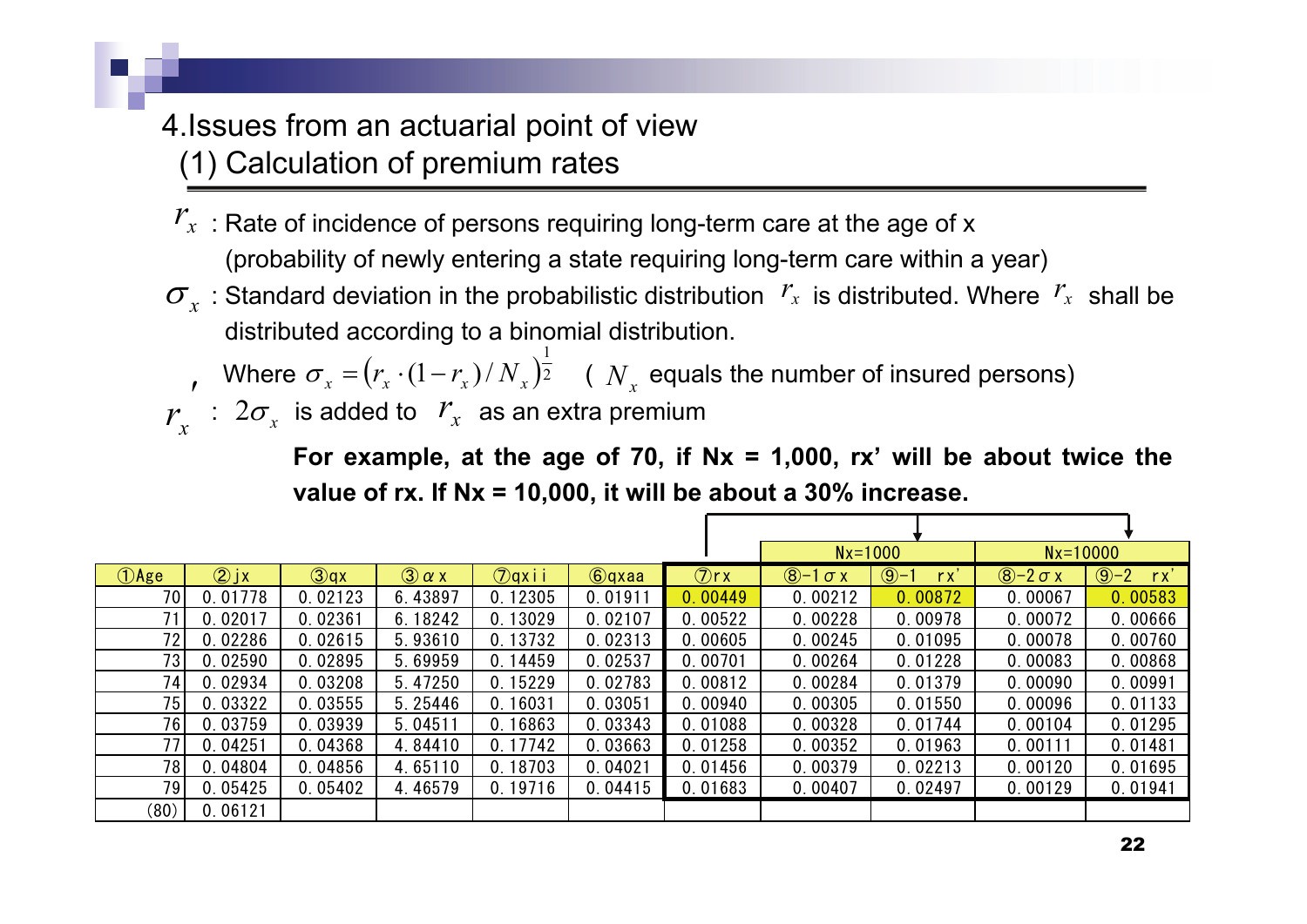- Care annuities are paid for as long as insured persons are in the state requiring long-term care

 $\rightarrow$ The amount of payment reserves can often be very high.

-As a simple estimation method, it can be

"payment amount per year multiplied by life expectancy of the insured person at the time of an event."

 $\rightarrow$ similarly to above, the mortality rate of persons who require longterm care becomes important.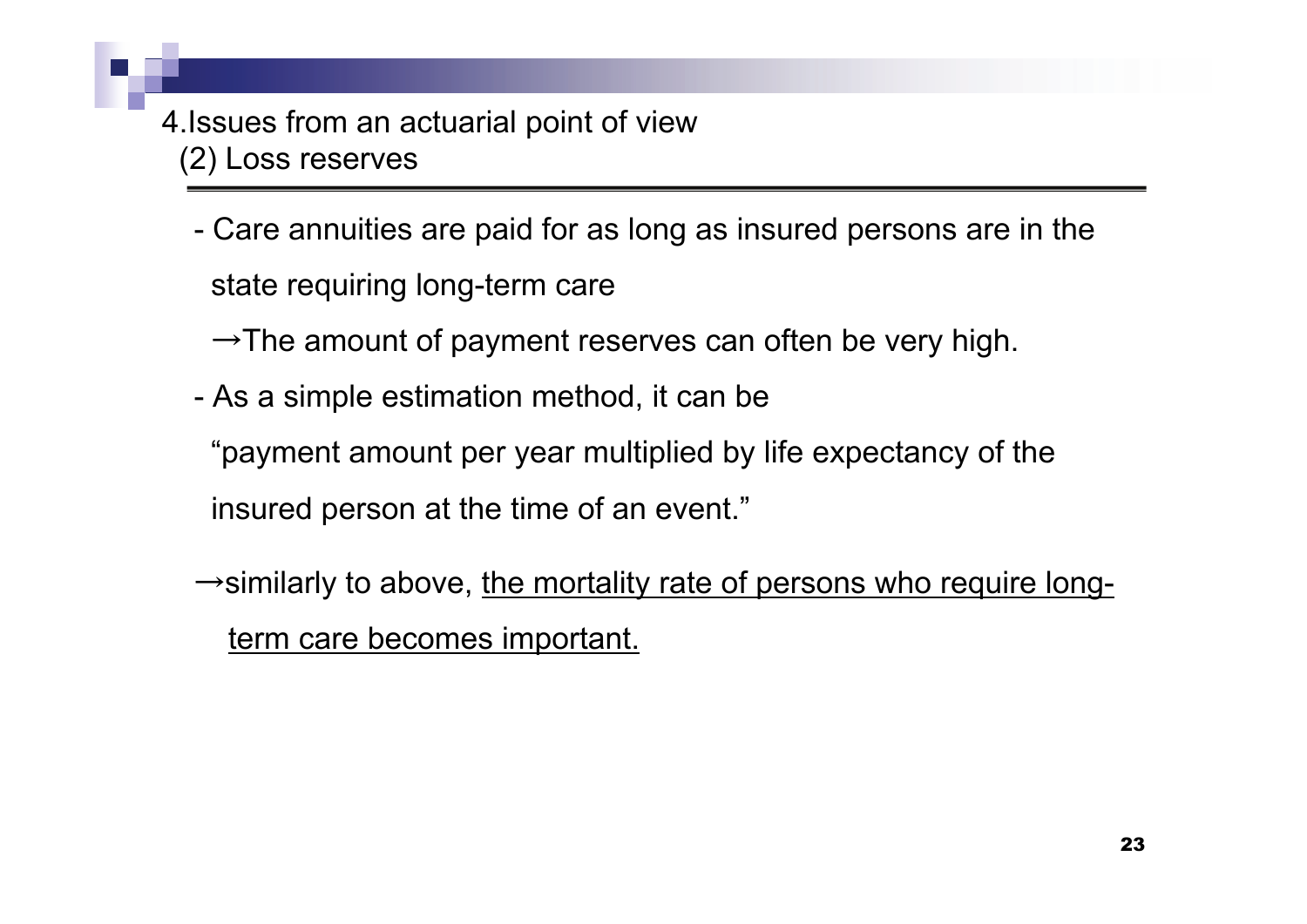[1] Premium reserves  $\cdots$  policy reserves for usually predictable risks

- In Japan,
	- ・the accumulation system
	- ・the assumed interest rate
	- ・the mortality rate

to use for the purpose of premium reserve calculation are determined by laws and regulations.

- In respect of the rate of incidence of insured events, **a standard rate has not been determined** because the contents of products vary between insurance companies.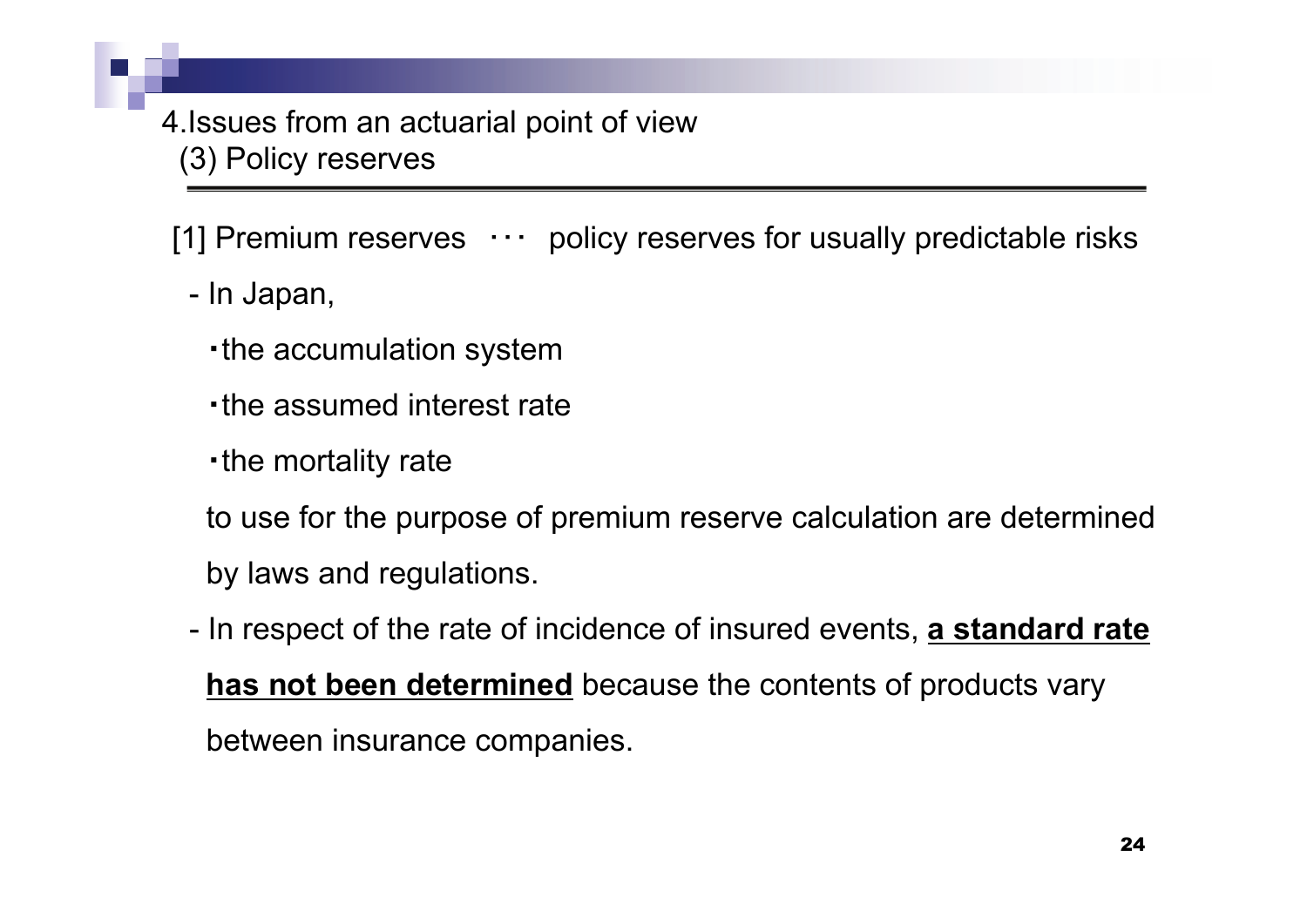# [2] Contingency reserves

- Health insurances and long-term care insurances are susceptible to external factors such as political measures, and the insurance terms of many products last for the whole of life

# → **They contain uncertainty factors**.

- On the other hand, there is no standard index for rates of event incidence.
- -- It is important to conduct adequate follow-up inspections on the rate of event incidence and to accumulate sufficient reserves to cover future insurance payments.

# → **Rules were established in 2007 on follow-up inspections**.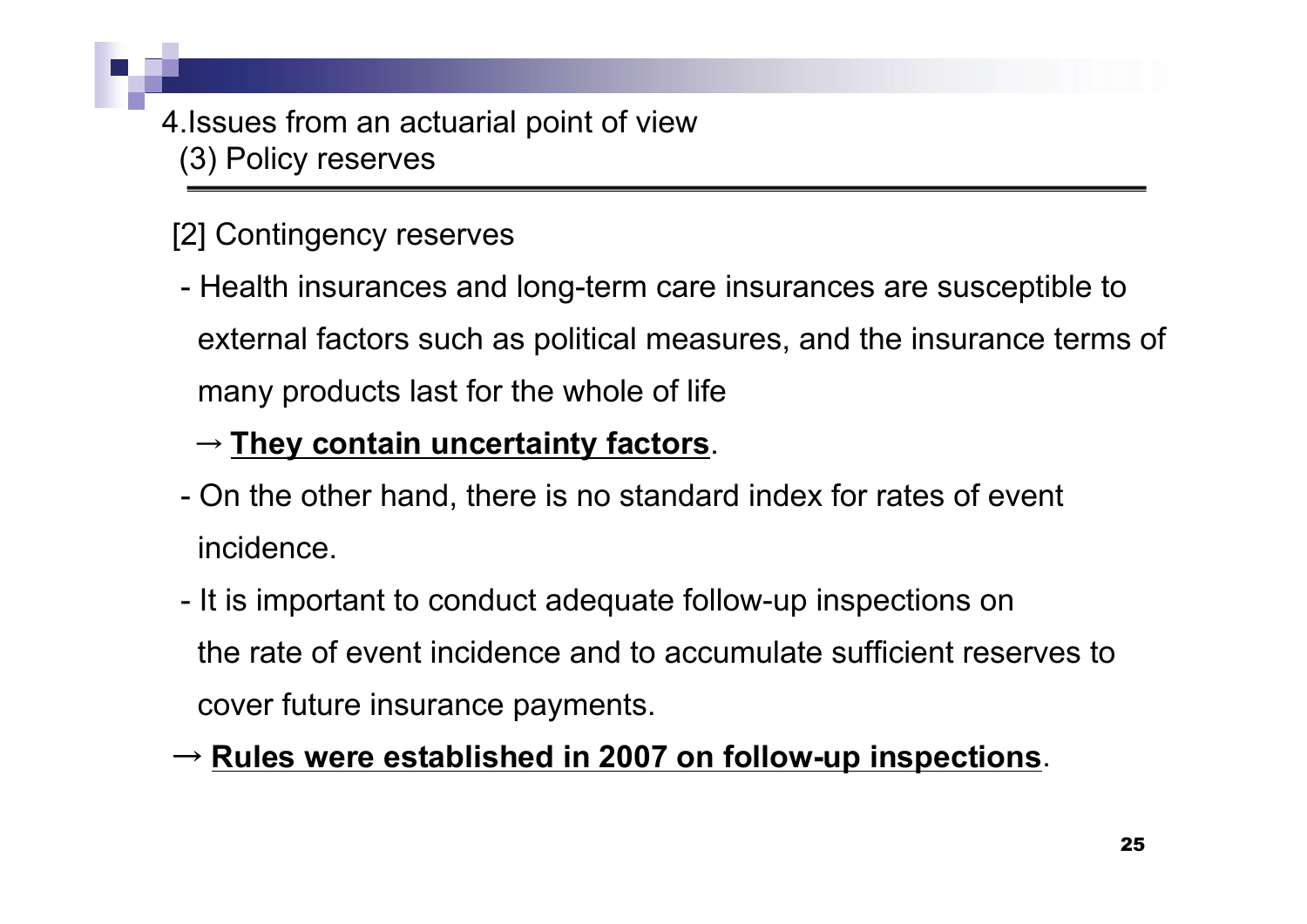- Predict the rates of insured event incidence over the next ten years .
- Taking the probability oscillation into consideration, calculate a standard to cover 99% of risks over the next ten years.



- When the predetermined rate of event incidence set in advance to calculate premiums, etc. does not meet the standard to cover this 99%, contingency reserves are accumulated in order to maintain an adequate premium reserve.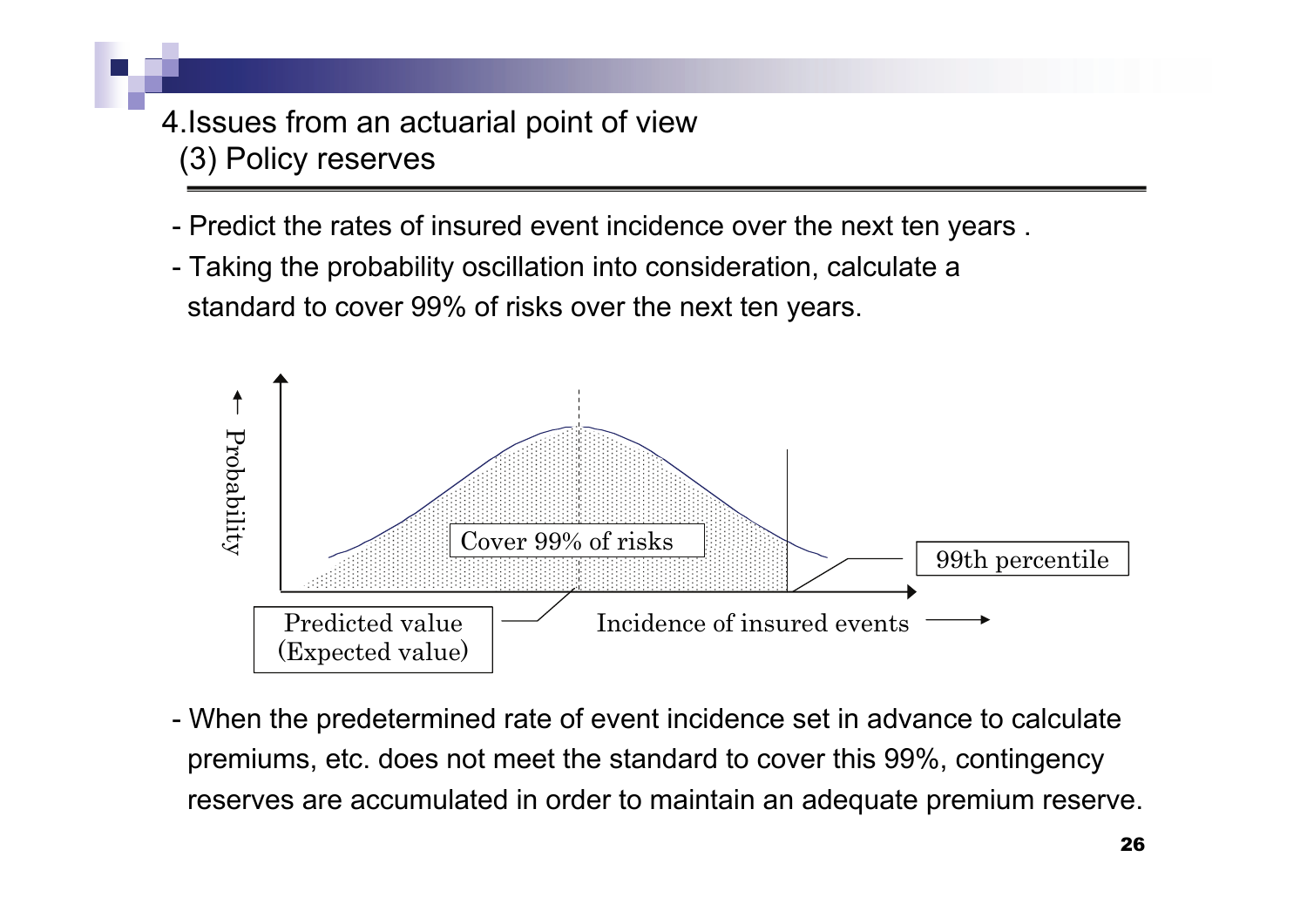a. Cases where the predetermined rate of event incidence covers 99% of risks



⇒ **There is no need to accumulate contingency reserves**.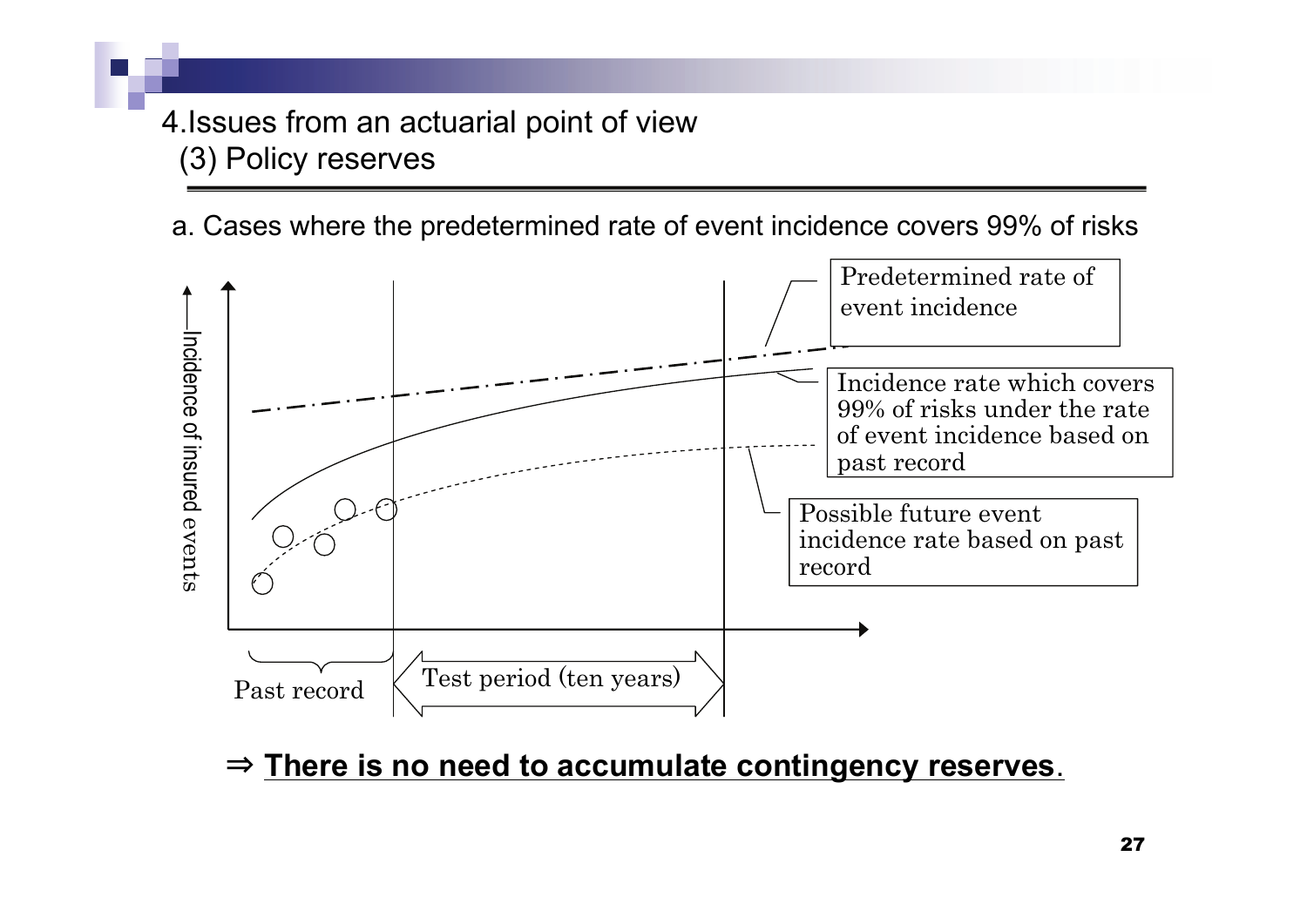b. Cases where the predetermined rate of event incidence cannot cover 99% of risks



⇒ **Contingency reserves need to be accumulated**.